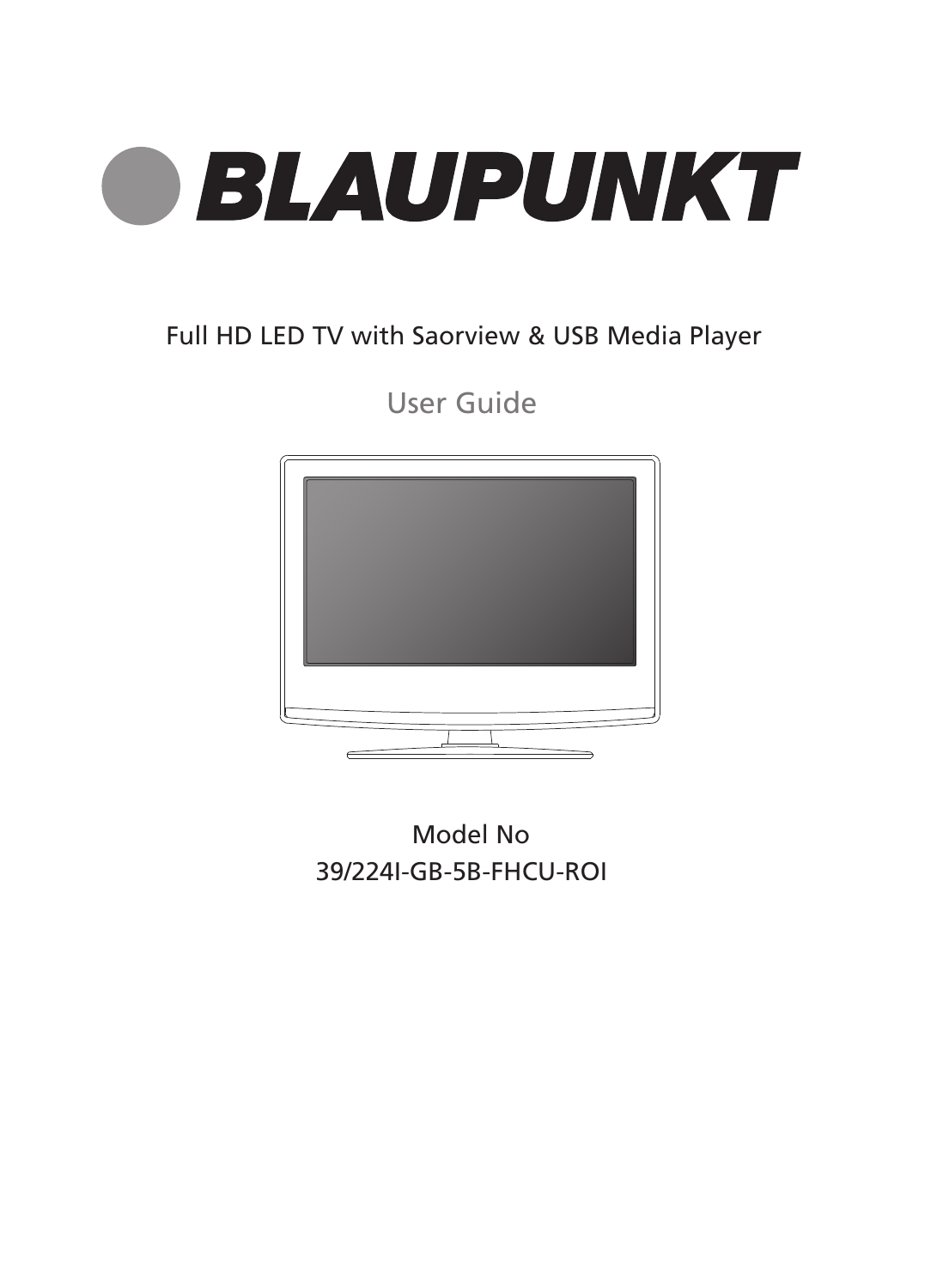# **IMPORTANT SAFETY INSTRUCTIONS**



Please read these instructions. All the safety and operating instructions should be read before the appliance is operated.

### Warnings

- To reduce the risk of fire, electric shock or damage to the television, do not expose it to dust, rain or moisture, or place any objects filled with liquids on or near the television.
- Do not place the television in a confined space, ensure that nothing can obstruct the ventilation openings at the rear of the television.

To prevent spread of fire, keep candles or other open flames away from this product at all times



• Dispose of this television and any components including batteries in an environmentally friendly manner. If in doubt, please contact your local authority for details of recycling.

### Safety

- For your safety, this appliance is fitted with a fused moulded 3 pin mains plug. Should the fuse need to be replaced, ensure that any replacement is of the same amperage and approved with the BSI mark.
- Never try and replace the mains plug unless you have adequate qualifications and are legally authorised to do so. In the event that a replacement Mains cable is required, contact the manufacturer for a suitable replacement.
- Never use the television if it is damaged in any way.
- Always place the television on a flat level surface avoiding anywhere which may be subject to strong vibration.
- Ensure the television is not placed on top of the power cable as the weight of the television may damage the cable and cause a safety hazard.
- Never place mobile phones, speakers or any other device which may cause magnetic or radio interference with the television. If interference is apparent, move the device causing the interference away from the television.
- To disconnect the apparatus from the mains, please use the switch located on the underside/ rear of the TV. The switch shall remain readily operable.
- When installing on a wall, ensure the TV is at least 5cm from the wall for ventilation

### Maintenance

- To clean this unit, wipe with a soft, dry cloth. If the surfaces are extremely dirty, use a soft cloth dipped in a soap and water solution or a weak detergent solution.
- Never use alcohol, paint thinner or benzene to clean this unit.
- Before using a chemically treated cloth, read the instructions that came with the cloth carefully.

**CAUTION:** If water or other liquid enters the television through the display panel surface, a malfunction may occur.



### Packaging

- The safest way to transport your item is in the original box/packaging - please save your packaging for this.
- You will need original box/packaging in the event of warranty/service repair or support. We are unable to carry out warranty/service if you are unable to package it correctly.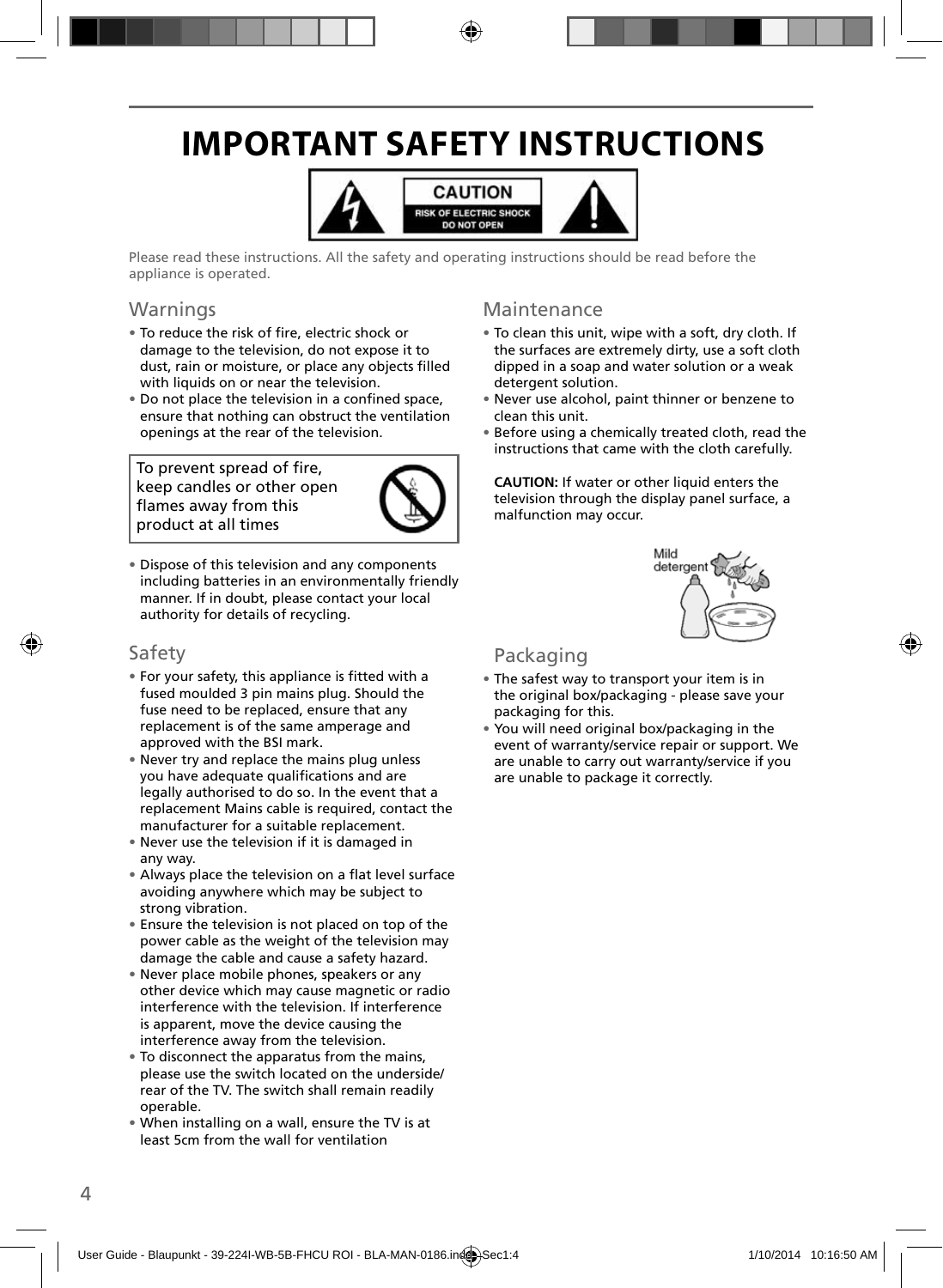# **IMPORTANT SAFETY INSTRUCTIONS**



Please read these instructions. All the safety and operating instructions should be read before the appliance is operated.

Important Information Regarding Use of Video Games, Computers, Captions or Other Fixed Image Displays

The extended use of fixed image program material can cause a permanent "shadow image" on the LCD/LED panel.

This background image is viewable on normal programs in the form of a stationary fixed image. This type of irreversible LCD/LED panel deterioration can be limited by observing the following steps:

- 1. Reduce the brightness/contrast setting to a minimum viewing level.
- 2. Do not display the fixed image for extended periods of time.
- 3. Turn the power off when not in actual use.

Examples of images that you need to watch out for are as follows (this is not an exhaustive list):

- TV Channel Logos: e.g. Shopping channel logos and pricing displays-especially if they are bright and stationary. Moving or low-contrast graphics are less likely to cause ageing of the screen.
- Time Displays
- Teletext: Do not view a stationary page for a long period of time
- TV/DVD Menus: e.g. Listings of DVD disc content
- Pause Mode: Do not leave the TV in pause mode for long periods of time, e.g. When watching DVDs or videos.

**Important** - Once 'shadow image/screen burn' occurs, it will never disappear and is not repairable under warranty.

How do I dispose of this product?

UK: Waste electrical products should not be disposed of with household waste. Separate disposal facilities exist. For your nearest facilities, please see www.recycle-more.co.uk or in store for details.

ROI: Waste electrical products should not be disposed of with household waste. Separate disposal facilities exist. Check with your Local Authority or retailer for recycling advice.

#### **Batteries**

• Do not expose batteries to high temperatures, excessive heat, prolonged sunshine or fire as this may cause leakage, explosion or ignition.



- Observe the correct polarity when inserting batteries.
- Do not use different types of batteries together or mix old and new batteries.
- Dispose of batteries in an environmentally friendly way.
- Certain regions may regulate the disposal of batteries. Please consult your local authority.



Cd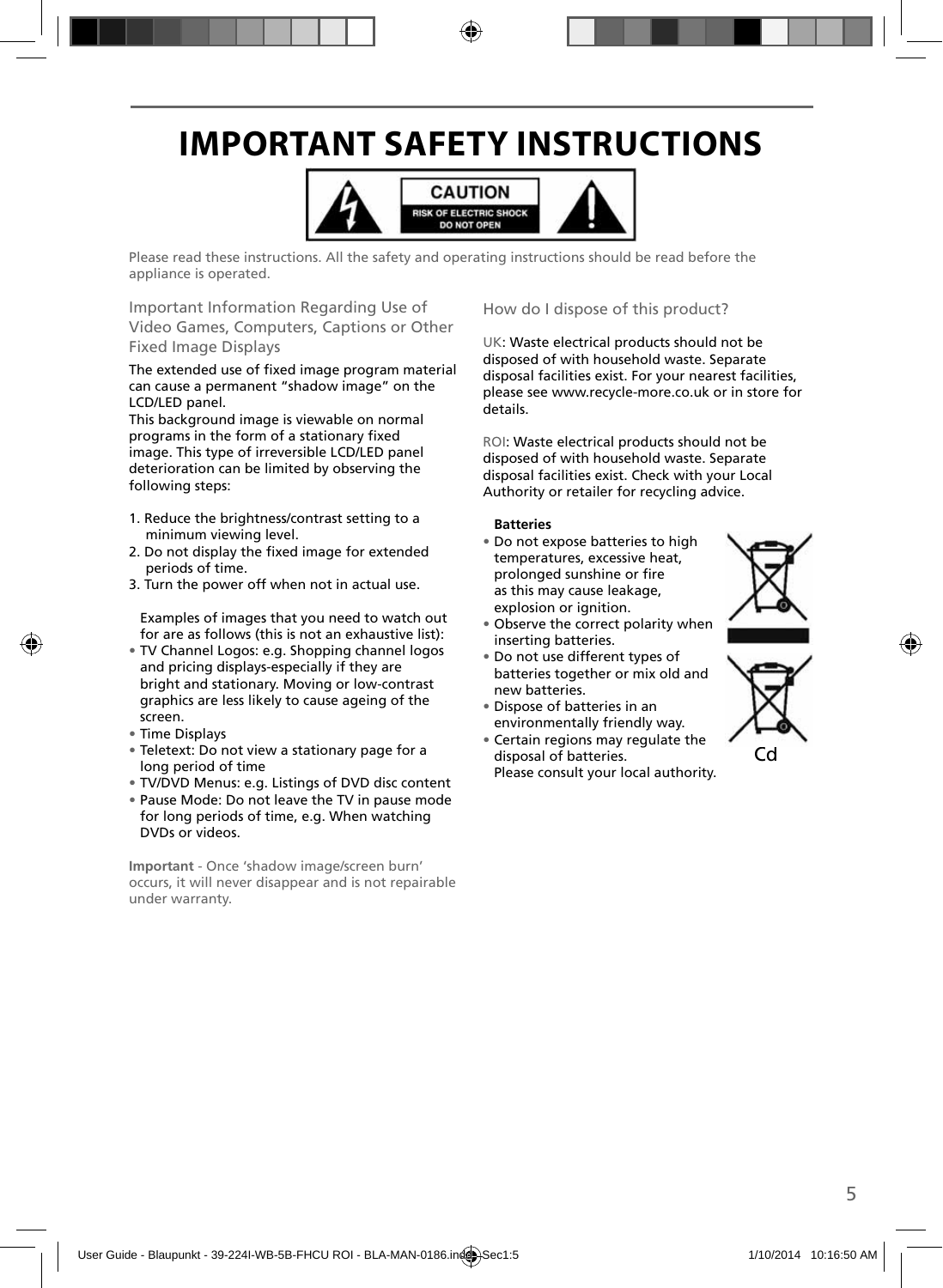# **CONTENTS**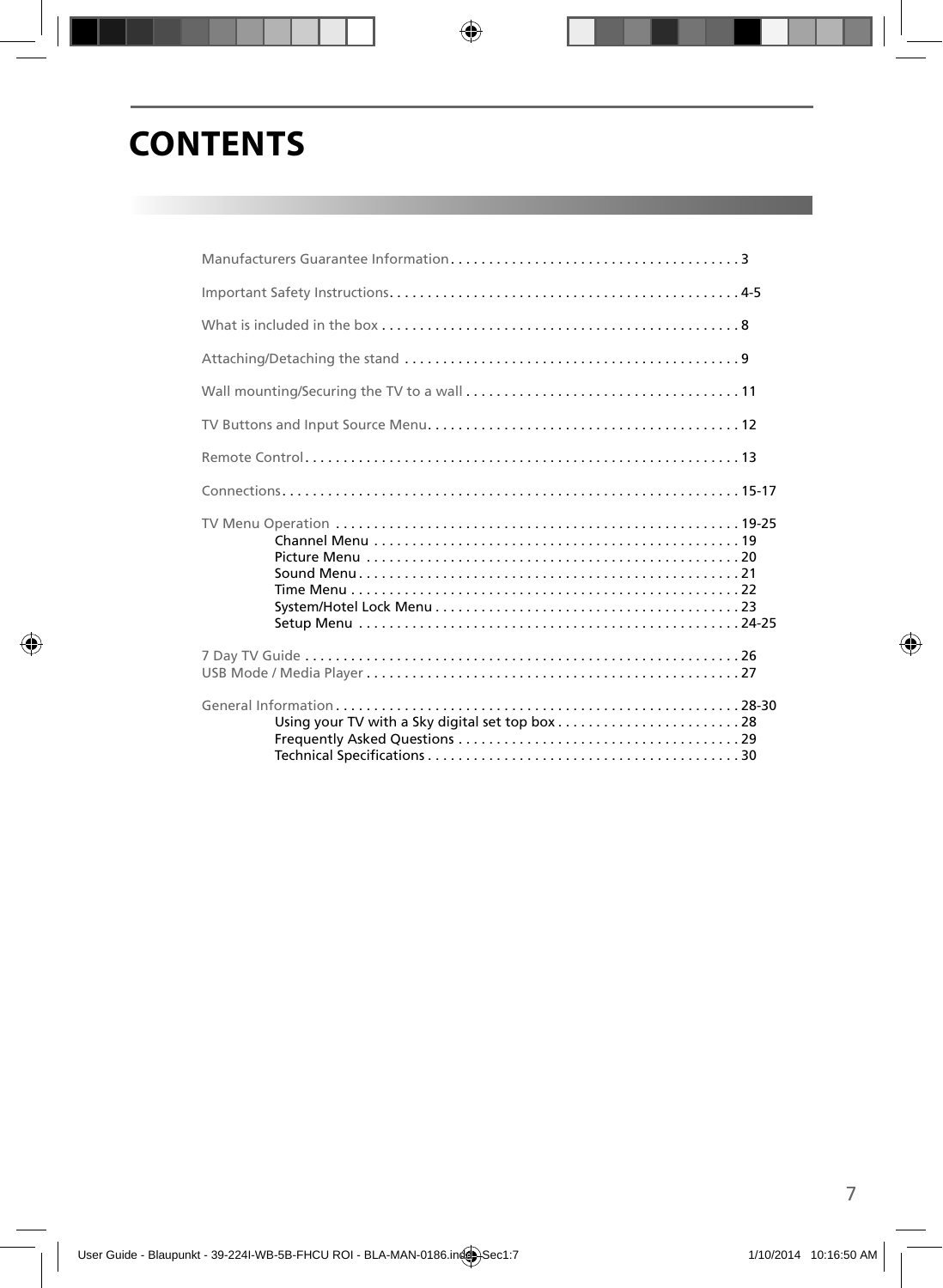## **WHAT IS INCLUDED IN THE BOX**

### Accessories

Included with this TV are the following accessories

#### 1 x User Guide



#### 1 x Quick Start Guide

Quick Start Guide

### 1 x TV



1 x RF Cable



#### 1 x Remote Control



2 x AAA Batteries



1 x Mini Component / YPbPr



1 x Stand Installation Pack (Includes stand base, stand neck & screws)



Please save your packaging as you will need this in the event of warranty/service repair or support. We are unable to carry out warranty/service if you are unable to package it correctly. The safest way to package your item in the event of warranty/service repair is in it's original box/packaging.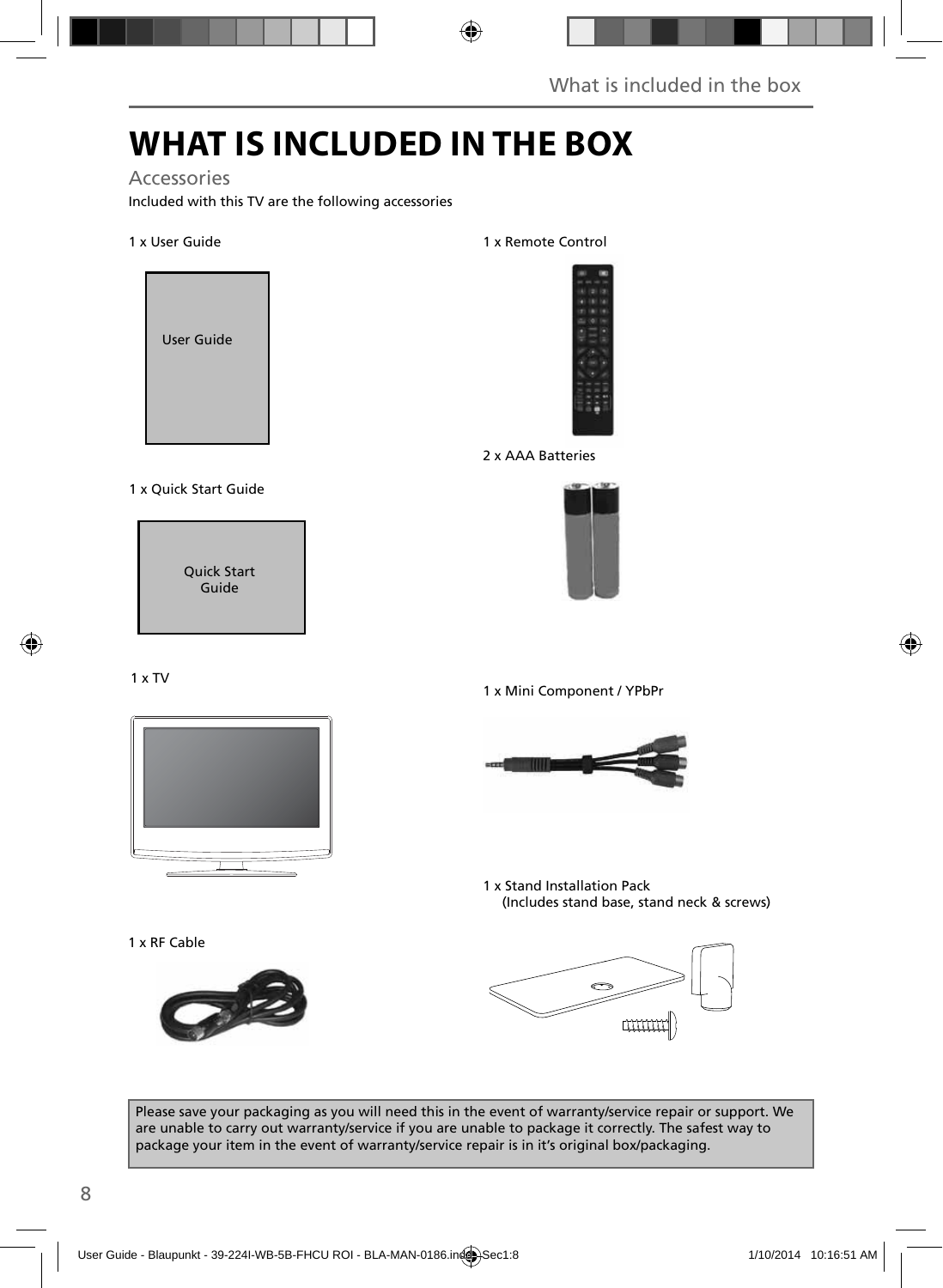# **ATTACHING/DETACHING THE STAND**

### Attaching the stand

To complete the stand installation you will require a cross head screw driver





(fig.1) Secure the neck to the TV by using the 6 x M(4x16) screws provided.



(fig.2) Peel off the protective plastic cover then attach the stand base to the stand neck.

fig.3) Secure the base to the neck by using the 5 x ST(4x25) screws provided.

### Detaching the stand

Remove the screws highlighted then remove the stand base and neck from the rear of the TV set.

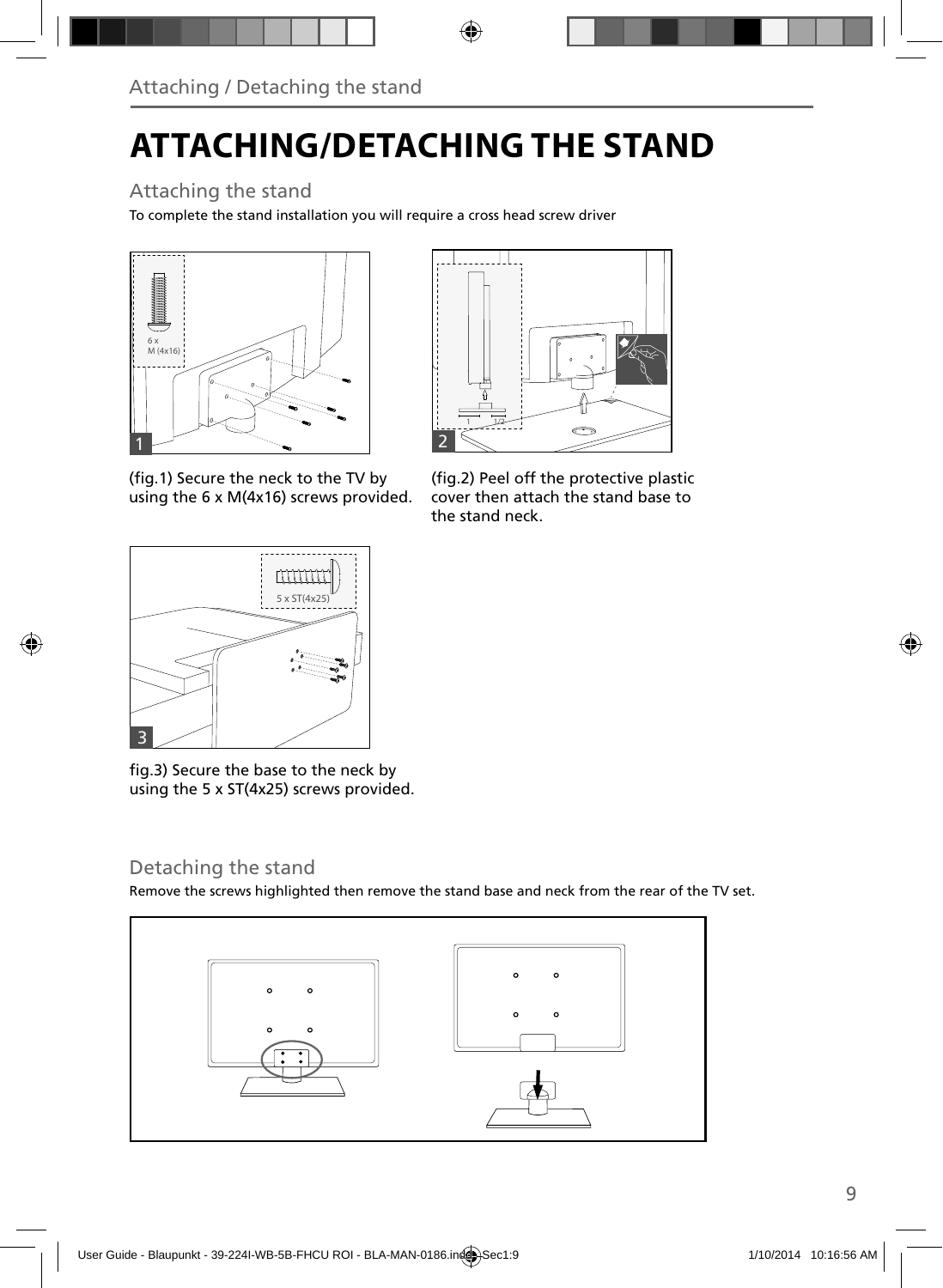## **WALL MOUNTING**

### Wall mounting the TV

IMPORTANT - Before drilling any holes in the wall ensure you are not drilling where there could be any electric wires, water or gas pipes.



1) Remove the four screws highlighted that are supplied in the wall mounting holes.

2) The wall mount can now be easily attached to the mounting holes on the rear of the TV.

Important – If wall mounting this TV, only use the screws already provided in the wall mounting holes. Using other screws which are longer could cause irreparable damage to internal parts.

For optimum viewing, if wall mounting the TV higher than eye level, the TV should be tilted downwards so that the TV's screen is 'face on'. See fig 1 and 2



### Securing the TV to a Wall

For your safety you can secure the TV to a wall using a fastening chord. With this method you can prevent the TV from falling forward which could cause injury and/or damage to the TV.

**A)** Using one or both of the top wall-mounting holes and screws (the screws are already supplied in the wall mounting holes) fasten one end of the fastening chord/s to the TV.



**B)** Secure the other end of the fastening chord/s to your wall. (you will need screws/fixings suitable for your wall type - available separately from most DIY stores)



Note - Please ensure that children do not climb on the TV set.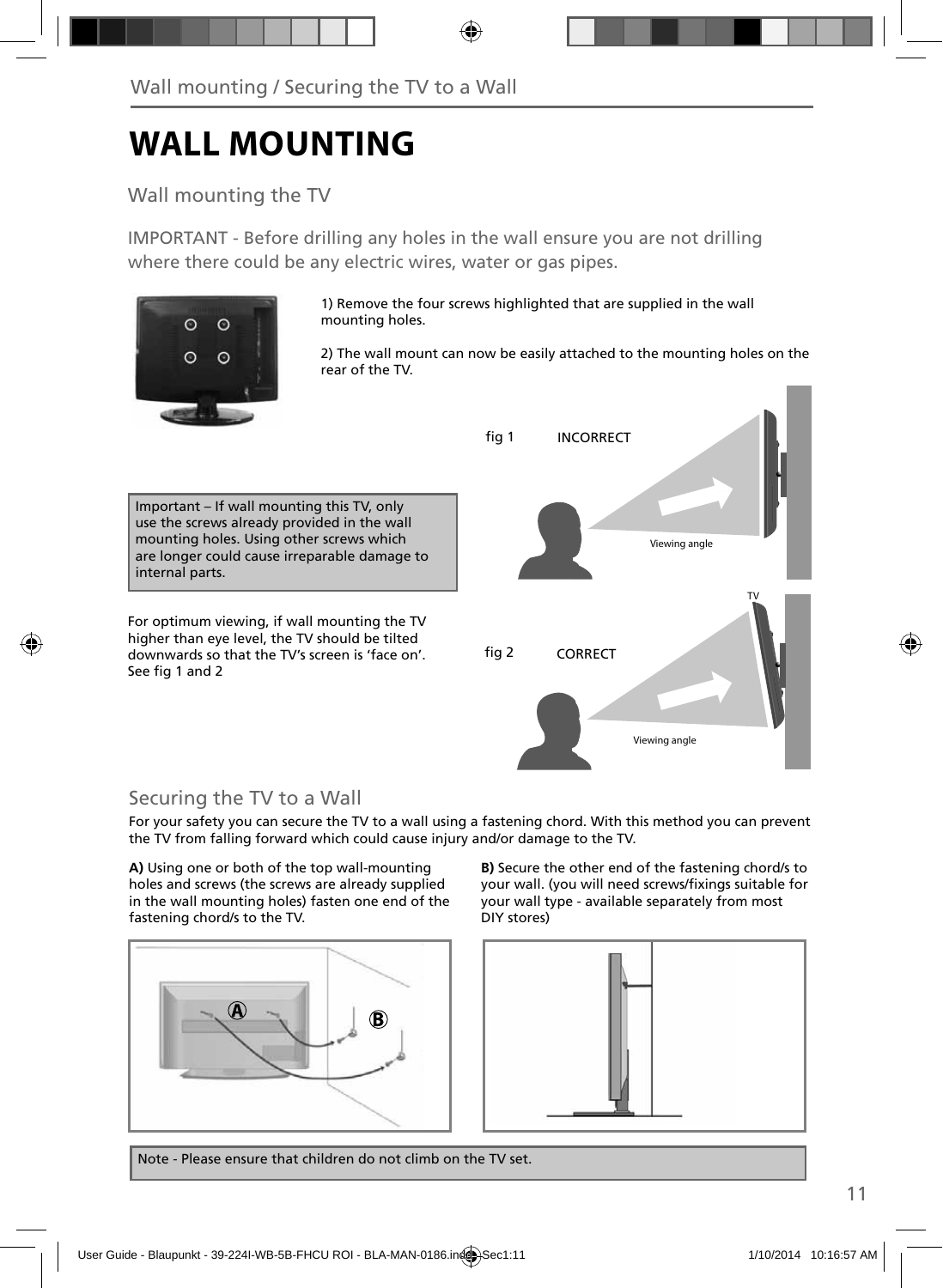## **TV BUTTONS & SOURCE MENU**

**This information is for models without built in DVD players**



- 1 Standby Power On/Off 2 Displays the input source menu Displays Menu/OSD 3 4) Programme/Channel up and menu up Programme/Channel down and menu down 5
- Volume up and menu right 6
- Volume down and menu left 7

### Choosing Mode Input/Source

To switch between the different input/ connections.

A) Using the buttons on the remote control:

1) Press [SOURCE] - The source menu will appear 2) Press  $[V]$  or  $[\Lambda]$  to select the input you require. 3) Press [OK]

B) Using the buttons on the Television:

1) Press [SOURCE]

2) Scroll up / down using CH+/ CH- buttons to the input/source you require 3) Press Vol+ to change input/source to the one selected.



Example of Source menu depending on the TV model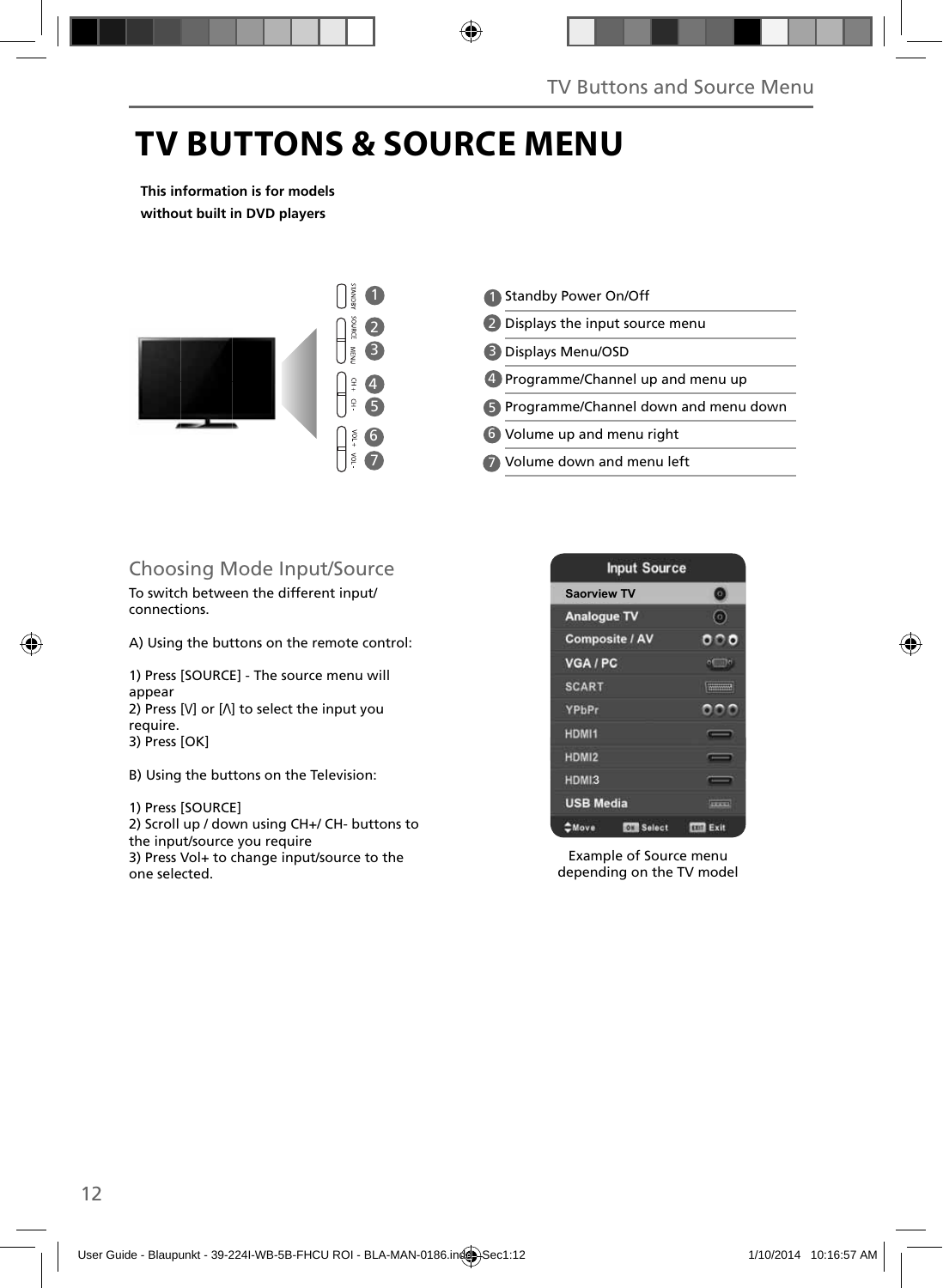## **REMOTE CONTROL**

|     | STANDBY - Switch on TV when in standby or vice versa                                                           |
|-----|----------------------------------------------------------------------------------------------------------------|
|     | MUTE - Mute the sound or vice versa<br>DTV - Switch to Digital source                                          |
|     | RADIO - Switch to radio whilst in Digital source                                                               |
|     | USB - Switch to USB source                                                                                     |
|     | O DVD - Switch to DVD source                                                                                   |
|     | NUMBER BUTTONS - 0 - 9 to select a TV channel directly.                                                        |
|     | TV GUIDE - Opens the 7 Day TV Guide (Digital mode)<br>$\mathbb{G}$ - To return to the previous channel viewed  |
|     |                                                                                                                |
|     | VOL $(+/-)$ - To increase / decrease the sound level                                                           |
| 3)  | P.MODE - Scrolls through picture mode options<br>S.MODE - Scrolls through sound mode options                   |
|     | FAV - To display favourites menu                                                                               |
|     | $CH (+/-)$ - To increase or decrease the channel being watched                                                 |
|     | MENU - To display OSD menu                                                                                     |
|     | EXIT - To exit all menus                                                                                       |
|     | (A/V/4/M/OK) - Allows you to navigate the on-screen menus<br>and adjust the system settings to your preference |
|     | SOURCE - To display the input/source menu                                                                      |
|     | INFO - Press once for now/next channel information                                                             |
|     | Press twice for programme information about current                                                            |
|     | programme                                                                                                      |
|     | ASPECT - To switch the screen between the different picture                                                    |
| 4)  | formats<br>SLEEP - Press repeatedly to cycle through the sleep options                                         |
|     | AUDIO - To change the audio language (if available)                                                            |
|     | SUBTITLE - To switch the dialogue at the bottom of the screen                                                  |
|     | (on/off)                                                                                                       |
|     | TEXT - To enter/exit Teletext (Analogue TV)<br>TEXT HOLD - Teletext mode - Hold current page which is          |
|     | displayed (Analogue TV)                                                                                        |
|     | DISPLAY - To switch off the screen when listening to radio                                                     |
| (ማ  | TEXT/DVD ZOOM - Zoom function for Teletext and DVD                                                             |
|     | O DVD MENU/RECORD - Access the DVD root menu and USB<br>record function                                        |
|     | To restart the current chapter                                                                                 |
|     | To advance forward to the next chapter                                                                         |
|     | $\odot$ - To stop the playback/Eject Disc                                                                      |
| య⊚⊡ | (To EJECT the disc press/hold the ■▲ button for 4 seconds)                                                     |
|     | + To play in fast rewind mode                                                                                  |
|     | - To play in fast forward mode                                                                                 |
|     | - To play/pause                                                                                                |
| ⊚   | DVD SETUP/REC LIST - Opens up DVD Menu or Opens the list                                                       |
|     | of what has been previously recorded<br>□ ⊙ > GOTO - To go to a specific chapter                               |
|     | □⊙ > A-B - Press once to set point, press a second time to return                                              |
|     | to point                                                                                                       |
|     | @ ANGLE - Select different angle of DVD                                                                        |
|     | $\sim$ 3D - Change to 3D mode                                                                                  |
|     | <b>九⊙lp</b> REPEAT - To repeat playback                                                                        |
|     |                                                                                                                |
| (ഗ  | For Models with Integrated DVD players                                                                         |
|     |                                                                                                                |



 $\mathbb{D}$ 

For Models with PVR Function

For Models with USB Playback

For Models with 3D Feature

 $\Box$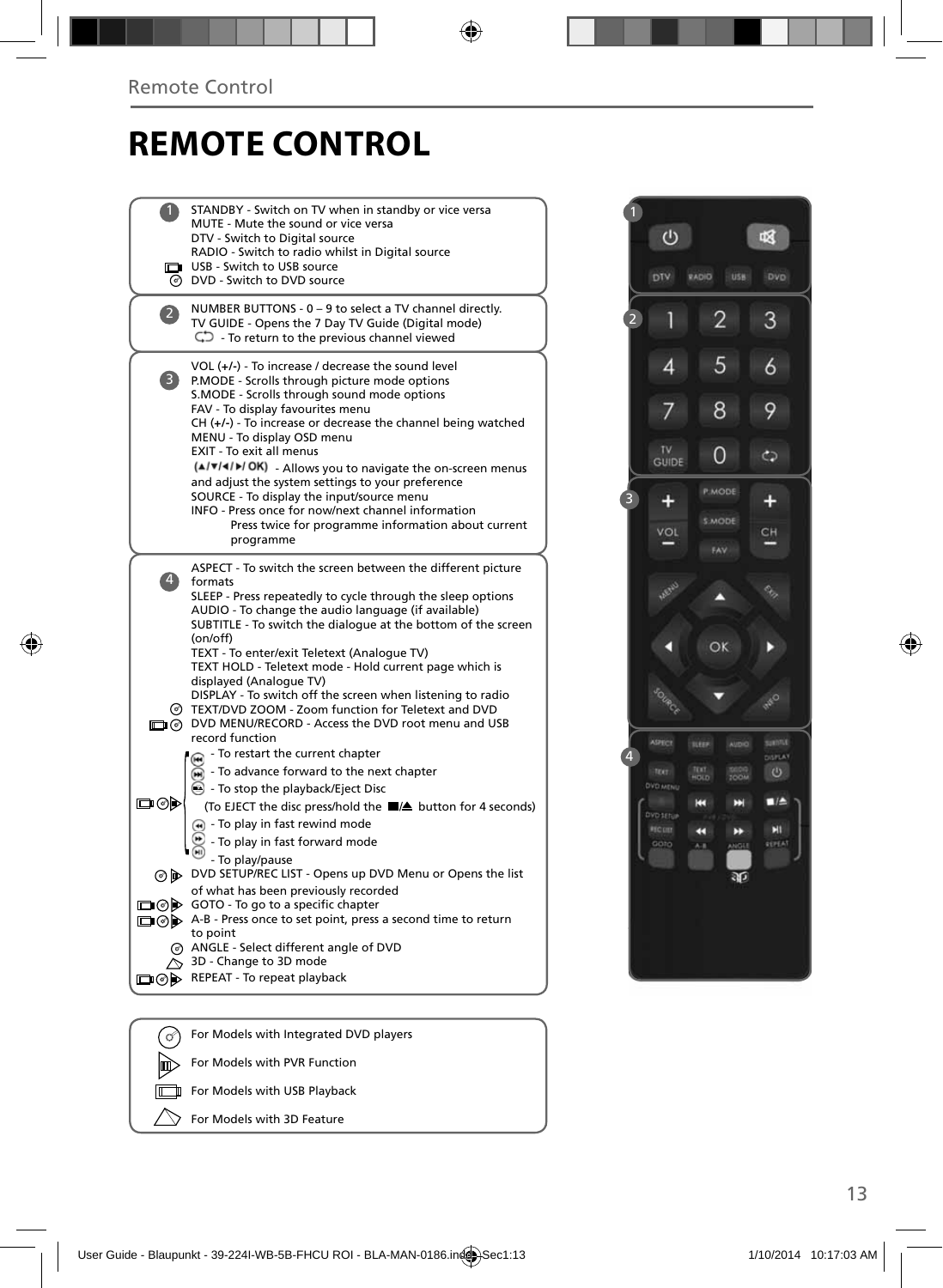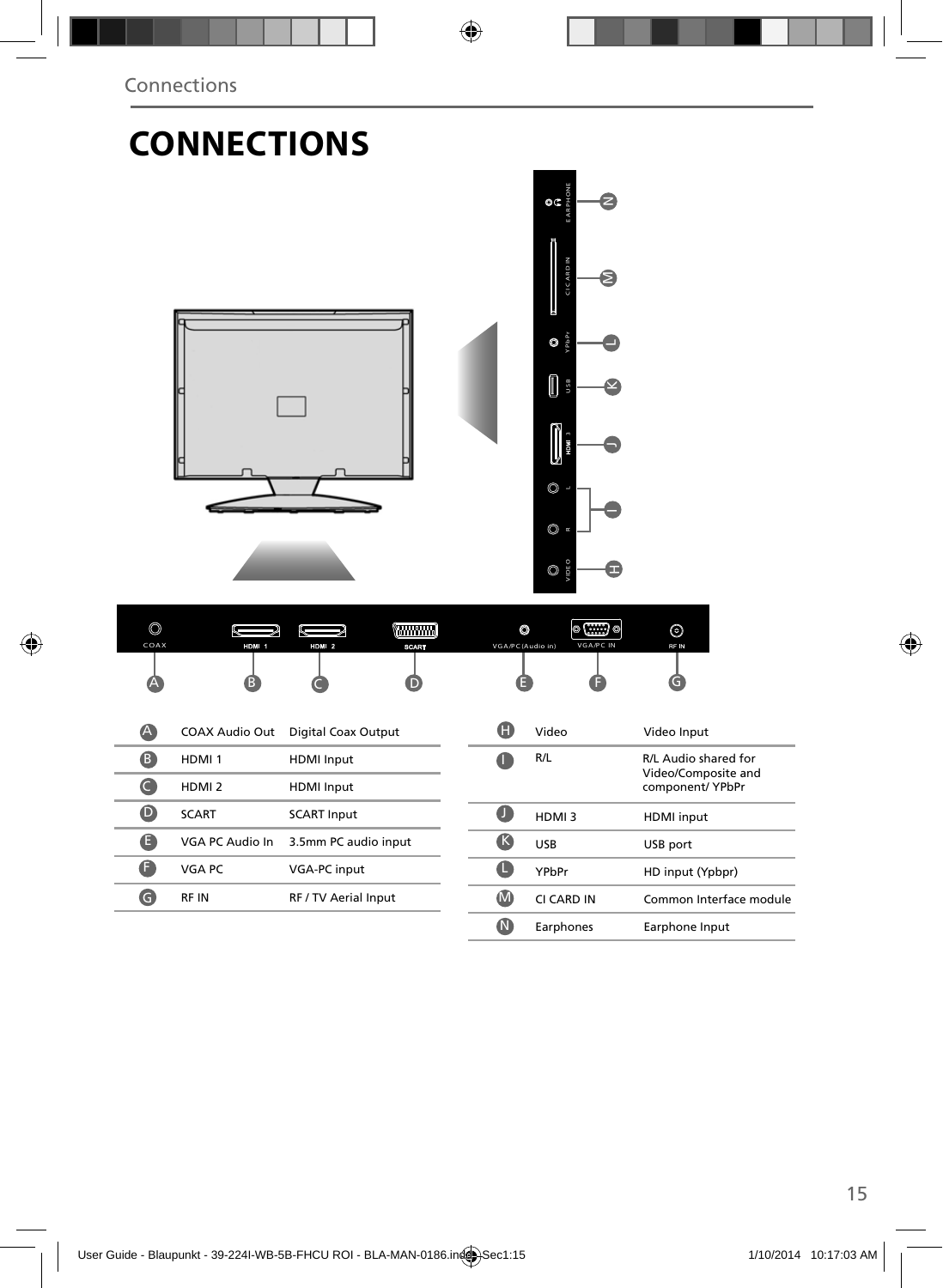# **CONNECTIONS**

### Connecting to a device with video Composite AV/Video output

TV Source should be set to Video



### Connecting to a device with SCART output

### TV Source should be set to SCART



### Connecting to a device with HDMI output

A HDMI cable can output both video and audio and enables you to enjoy digital-quality video and audio with minimal loss of quality.

TV Source should be set to the corresponding HDMI port (HDMI 1, HDMI 2 etc)



Note: To use this model TV as a PC/laptop monitor it will need to be connected via the VGA input, it can not be used as a PC/laptop monitor via the HDMI input. The HDMI Input is provided to view digital content with compatible external devices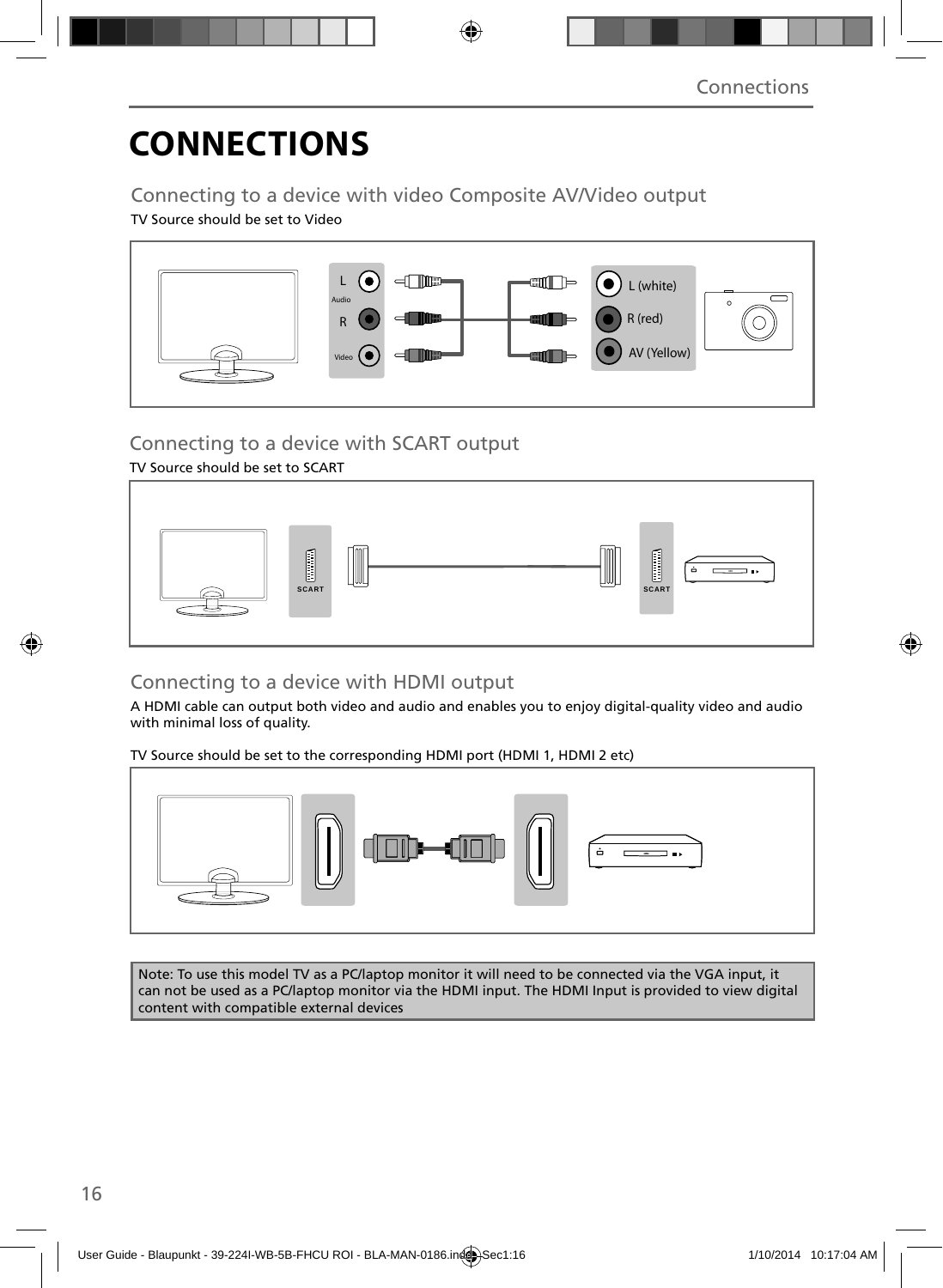# **CONNECTIONS**

### Connecting to a device with Component/YPbPr output

If you are supplied with a cable from the device which has RED, GREEN, BLUE, RED & WHITE connectors you must connect via Component (for picture) and by phono cable (for sound).

TV Source should be set to Component.



Connecting to a device with VGA/PC output (Laptop or Desktop Computer) TV Source should be set to VGA/PC



### Connecting to an external audio device (Amplifiers, Surround Sound, Sound Bars etc\*)

When connecting via the TV's 3.5mm Earphone output, this will disable the TV speakers.

There are two options to connect a device via the 3.5mm Earphone Output. \*Connecting cables not included .

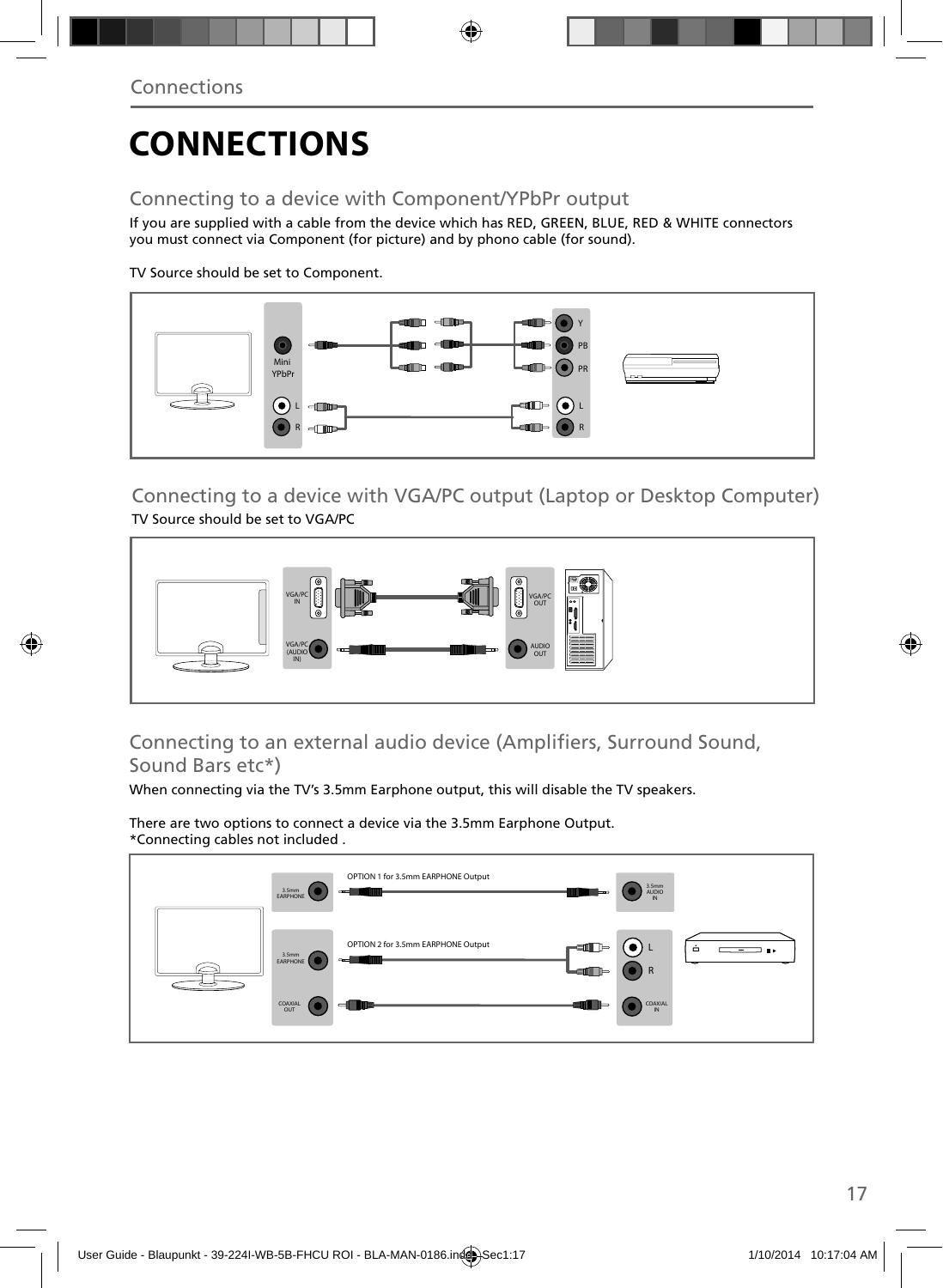## **CHANNEL MENU**





To access this menu, press [MENU] button on the remote control. To enter a menu press [OK]

If you wish to make changes to any of the default settings, use the scroll  $\Box \Box \blacktriangleright \blacktriangleleft$  buttons. To confirm any settings press [OK] button. To exit this menu at anytime, press [EXIT] button.

Auto Tuning - Allows you to retune the television for all digital channels, digital radio stations and analogue channels

### Analogue Manual Tuning - Allows you to manually tune your analogue signal

Digital Manual Tuning - Allows you to manually tune your digital signal

Channel Edit - Allows you to delete, skip and add favourite channels

Schedule List - Lists your programme reminders



Signal Information - Allows you to view signal frequency, signal quality and signal strength CI Information - Pay per view services require a "smartcard" to be inserted into the TV. If you subscribe to a pay per view service the provider will issue you with a 'CAM' and a "smartcard". The CAM can then be inserted into the COMMON INTERFACE PORT (CI Card In).

Tip: If you do not press any buttons for 30 seconds, the menu will automatically exit. You can change the length of time before the menu exits automatically - see 'Menu Duration' in the Setup Menu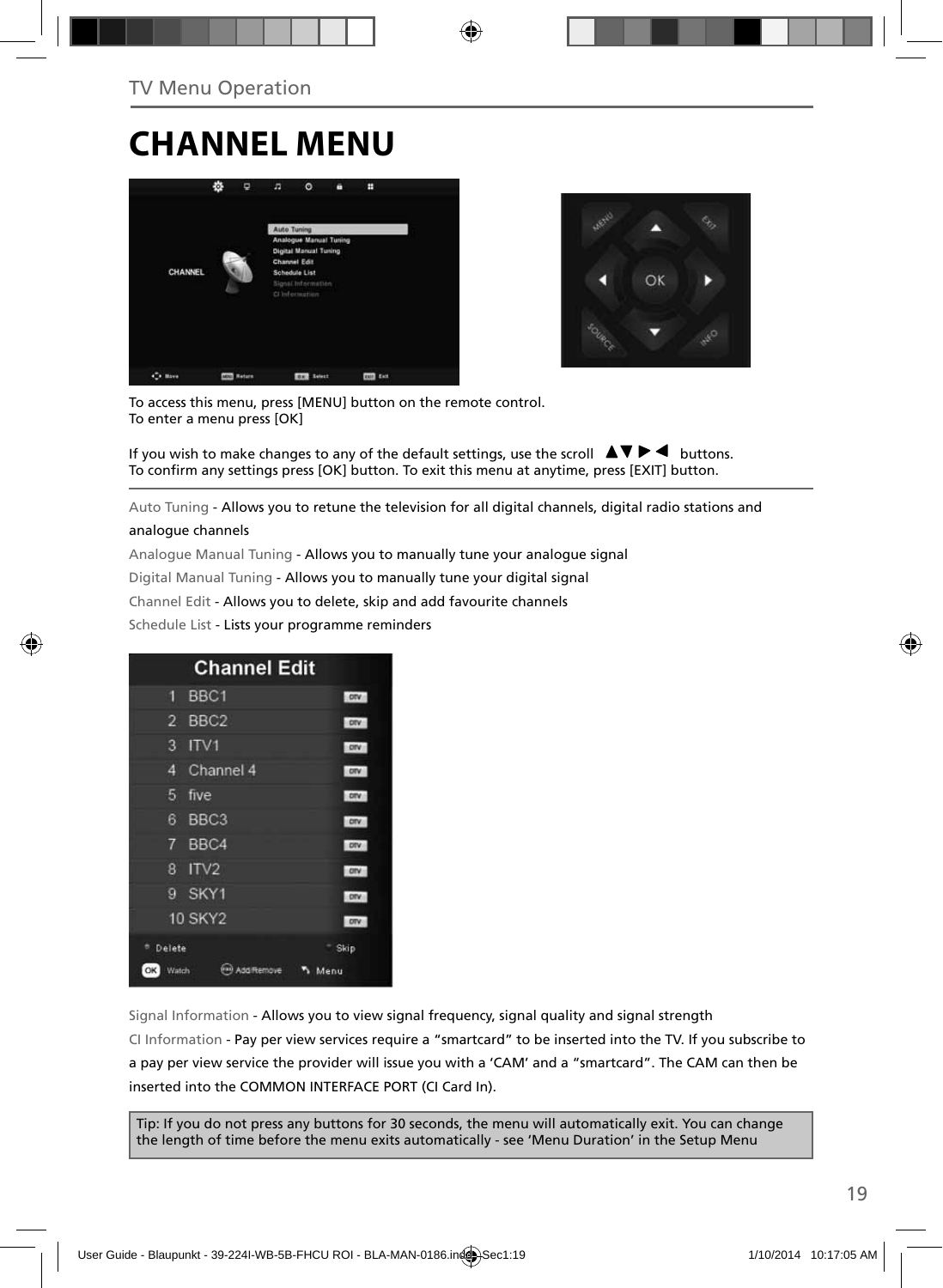# **PICTURE MENU**





To access this menu, press [MENU] button on the remote control and scroll right. To enter a menu press [OK]

If you wish to make changes to any of the default settings, use the scroll  $\blacktriangle \blacktriangledown \blacktriangleright \blacktriangleleft$  buttons. To confirm any settings press [OK] button. To exit this menu at anytime, press [EXIT] button.

| Figure Mode - Choose from the following presets. |                                                            |  |  |  |
|--------------------------------------------------|------------------------------------------------------------|--|--|--|
| Dynamic                                          | Recommended settings for fast moving pictures              |  |  |  |
| Standard                                         | Standard settings                                          |  |  |  |
| Mild                                             | Set to be lighter in colour and less bright                |  |  |  |
| Personal                                         | Lets you manually alter all the settings                   |  |  |  |
| Economy                                          | Power saving mode which reduces the energy used by up to   |  |  |  |
|                                                  | 25% (by reducing the power to the LED/LCD panel).          |  |  |  |
|                                                  | In Economy mode, the TV will switch itself to Standby mode |  |  |  |
|                                                  | after 3-5 hours in the event that the TV buttons or remote |  |  |  |
|                                                  | control buttons are not pressed (change the picture mode   |  |  |  |
|                                                  | to another setting to de-activate this function)           |  |  |  |

**Picture Mode** - Choose from the following presets:

You can make the following adjustments in **Personal** mode:

Contrast - Switch the balance between black and white.

Brightness - Increase or decrease the brightness of the picture.

Colour - Increases the colour from black and white.

Tint - Lets you increase or decrease the level of tint within the picture

(only available in VGA/PC source mode).

Sharpness - Increase or decrease the sharpness of the picture.

#### **Colour Temperature** Choose from the following presets:

| Normal | Default settings                  |
|--------|-----------------------------------|
| Warm   | Increases red within the picture  |
| Cold   | Increases blue within the picture |

**Noise Reduction** - Choose from the following presets:

| Off    | Turns noise reduction off  |  |
|--------|----------------------------|--|
| Low    | Minor system adjustment    |  |
| Middle | Medium system adjustments  |  |
| High   | Maximum system adjustments |  |
|        |                            |  |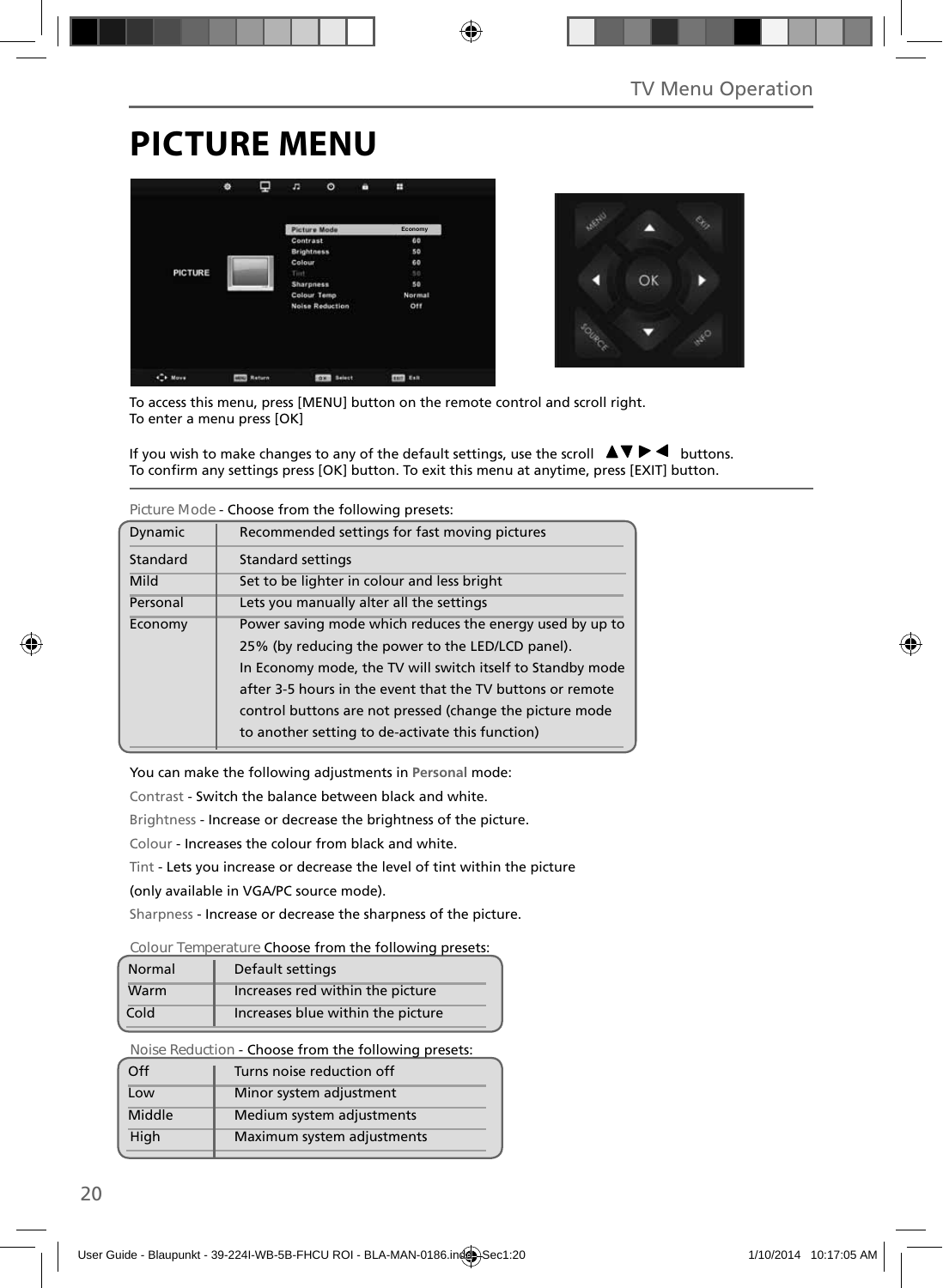# **SOUND MENU**





To access this menu, press [MENU] button on the remote control and scroll right. To enter a menu press [OK]

If you wish to make changes to any of the default settings, use the scroll  $\Box \blacktriangledown \blacktriangleright \blacktriangleleft$  buttons. To confirm any settings press [OK] button. To exit this menu at anytime, press [EXIT] button.

**Sound Mode** - Choose from the following presets

| Standard      | Default settings                        |
|---------------|-----------------------------------------|
| <b>Music</b>  | Emphasises music over voices            |
| Movie         | Provides live and full sound for movies |
| <b>Sports</b> | Emphasises sound for sports             |
| Personal      | Selects your personal sound settings    |

 **Tip:** Treble and bass levels can only be adjusted when the sound mode 'Personal' is selected.

Treble - To adjust the amount of high frequency within the sound

Bass - To adjust the amount of low frequency within the sound

Balance - To switch the sound between the left and right speakers

Auto Volume Level (AVL) - When 'on' is selected, the volume will attempt to stay at a constant level

regardless of TV programme and advertisements

Digital Output - This is the digital COAX Audio output. Choose from the following options:

| Off        | To turn off Digital Output                                                            |
|------------|---------------------------------------------------------------------------------------|
| Auto       | Selects the best settings automatically                                               |
| <b>PCM</b> | Select this option if you are connecting to a Stereo Hi-fi via coax cable (Pulse-code |
|            | modulation (PCM) is a digital representation of an analogue signal)                   |

Audio Description - This allows the user to turn Audio Description on or off (Audio Description is a service available on certain programmes. It provides a description of what is happening during the selected programme for a person who is visually impaired)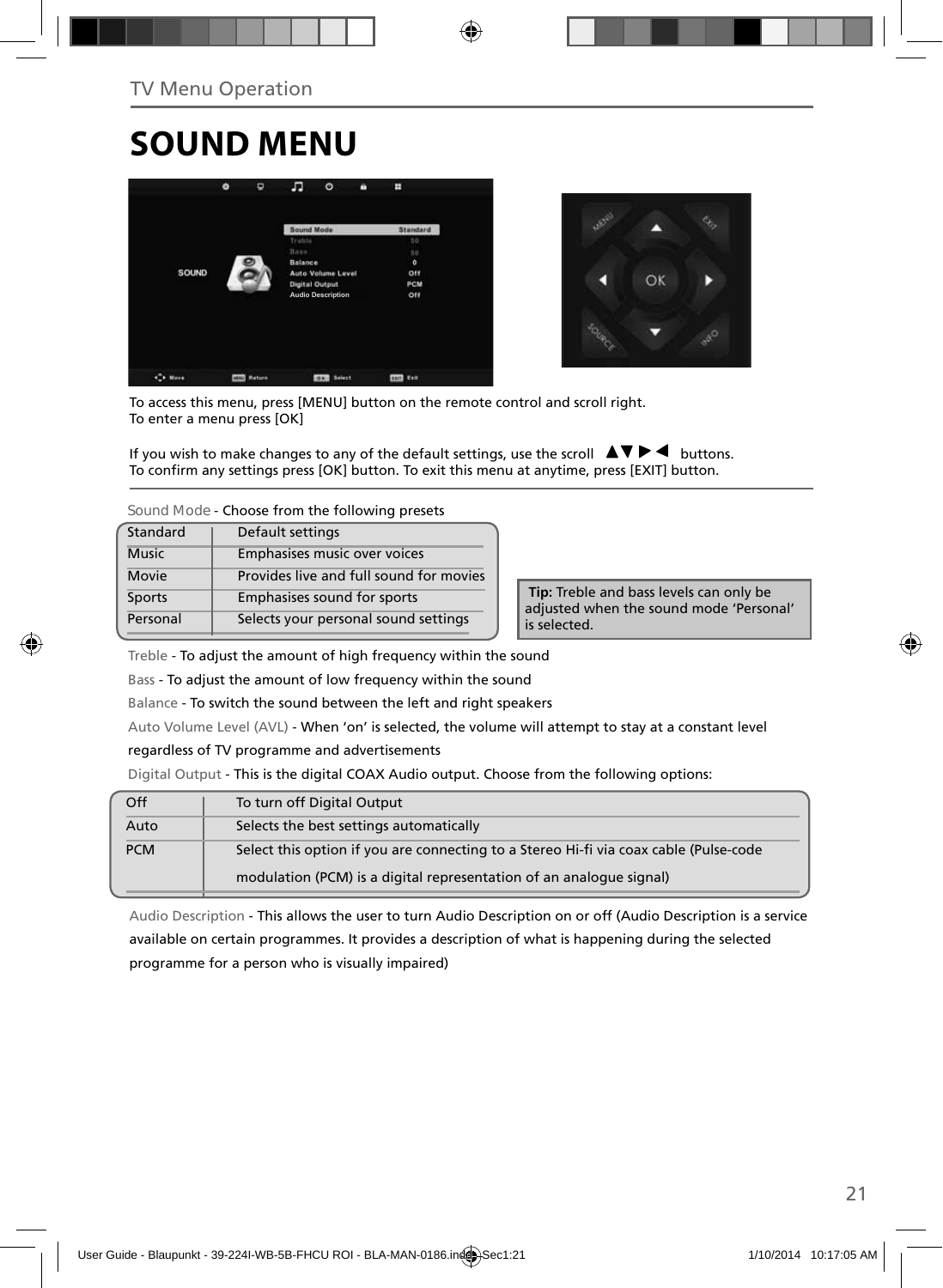## **TIME MENU**





To access this menu, press [MENU] button on the remote control and scroll right. To enter a menu press [OK]

If you wish to make changes to any of the default settings, use the scroll  $\Delta \nabla \blacktriangleright$   $\blacktriangleleft$  buttons. To confirm any settings press [OK] button. To exit this menu at anytime, press [EXIT] button.

Clock - Shows the date and time

Off Time - Allows you to set a specific time for your TV to turn off

On Time - Allows you to set a specific time for your TV to turn on, the channel it will then display, the

source it will be on and also the volume. This function can then be toggled to repeat every day or a

certain day (the TV must be in standby mode for this to be effective)

Time Zone - Change your current time zone

Sleep Timer - Lets you set the sleep timer so the television automatically switches off after a set amount of

time. Off -> 10min -> 20min -> 30min -> 60min -> 90min -> 120min -> 180min -> 240min

Auto standby - Set Auto standby between 3 hours, 4 hours and 5 hours ( to turn off this function you must exit Home Mode in the Picture Menu)

OSD Timer - Lets you adjust the amount of time the On Screen Menu stays on the screen before disappearing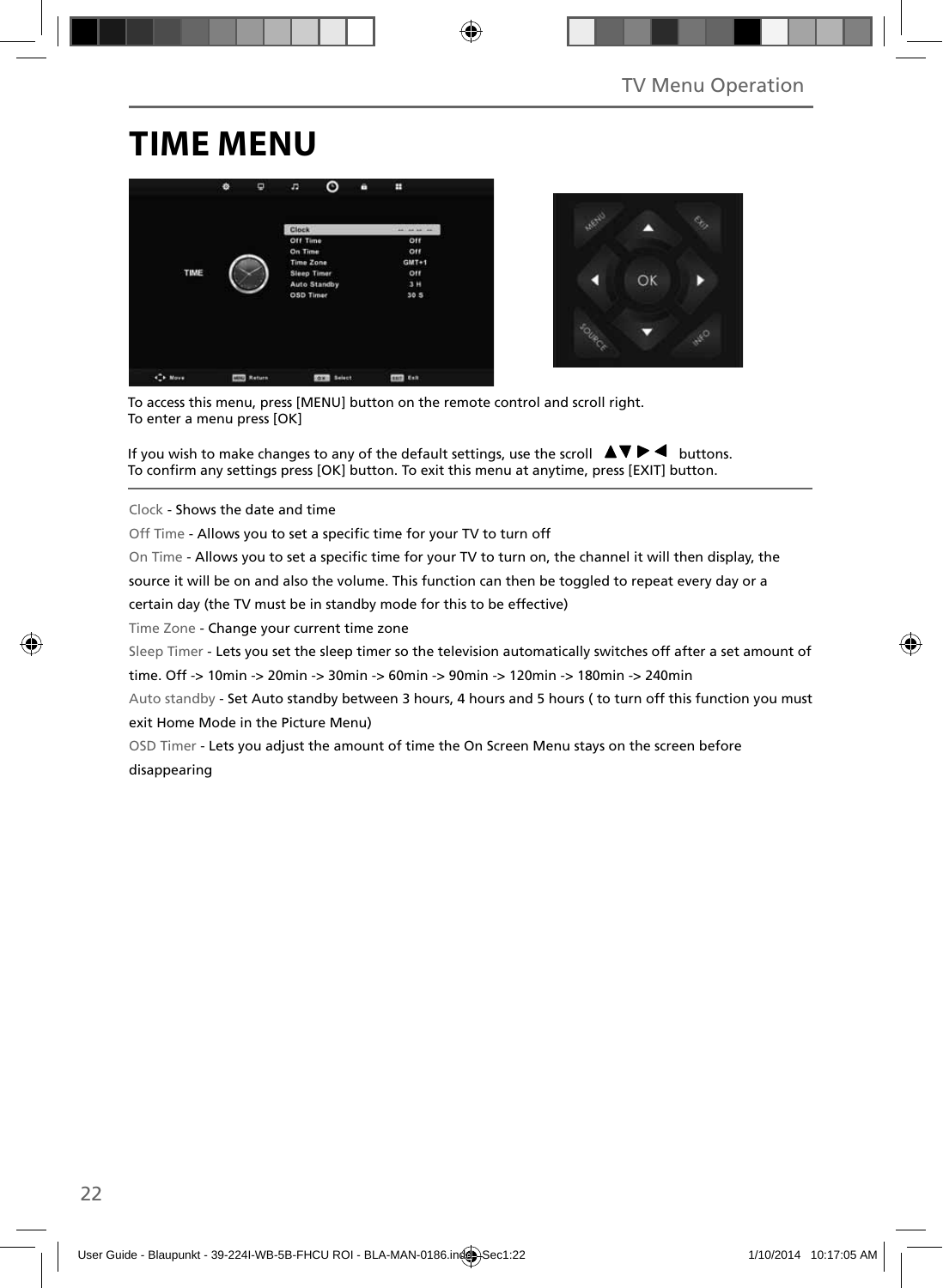## **SYSTEM/HOTEL LOCK MENU**





To access this menu, press [MENU] button on the remote control and scroll right. To enter a menu press [OK]

If you wish to make changes to any of the default settings, use the scroll  $\Box \Box \blacktriangleright \blacktriangleleft$  buttons. To confirm any settings press [OK] button. To exit this menu at anytime, press [EXIT] button.

System/Hotel Lock - Allows you to lock or unlock the menu. You will be asked to enter a 4 digit password

Use the **◄** button to quit the password input or use the **►** button to clear. Default password is 0000.

TV Button Lock - Allows you to lock the buttons on the side of the TV set

Parental Guidance - Allows you to set the rating to block certain content based on age information

Default Source - Allows the user to set the default source. The default source is the source the TV starts on when first switched on

Default Channel - Allows the user to set a channel as the default channel on the Digital source. The

default channel is the channel the TV starts on when first switched on

Source Lock - Allows you to lock the source menu

Channel Lock - Allows you to lock certain channels manually

Max Volume - Allows you to adjust and set the maximum volume

Change Password - Allows you to change the password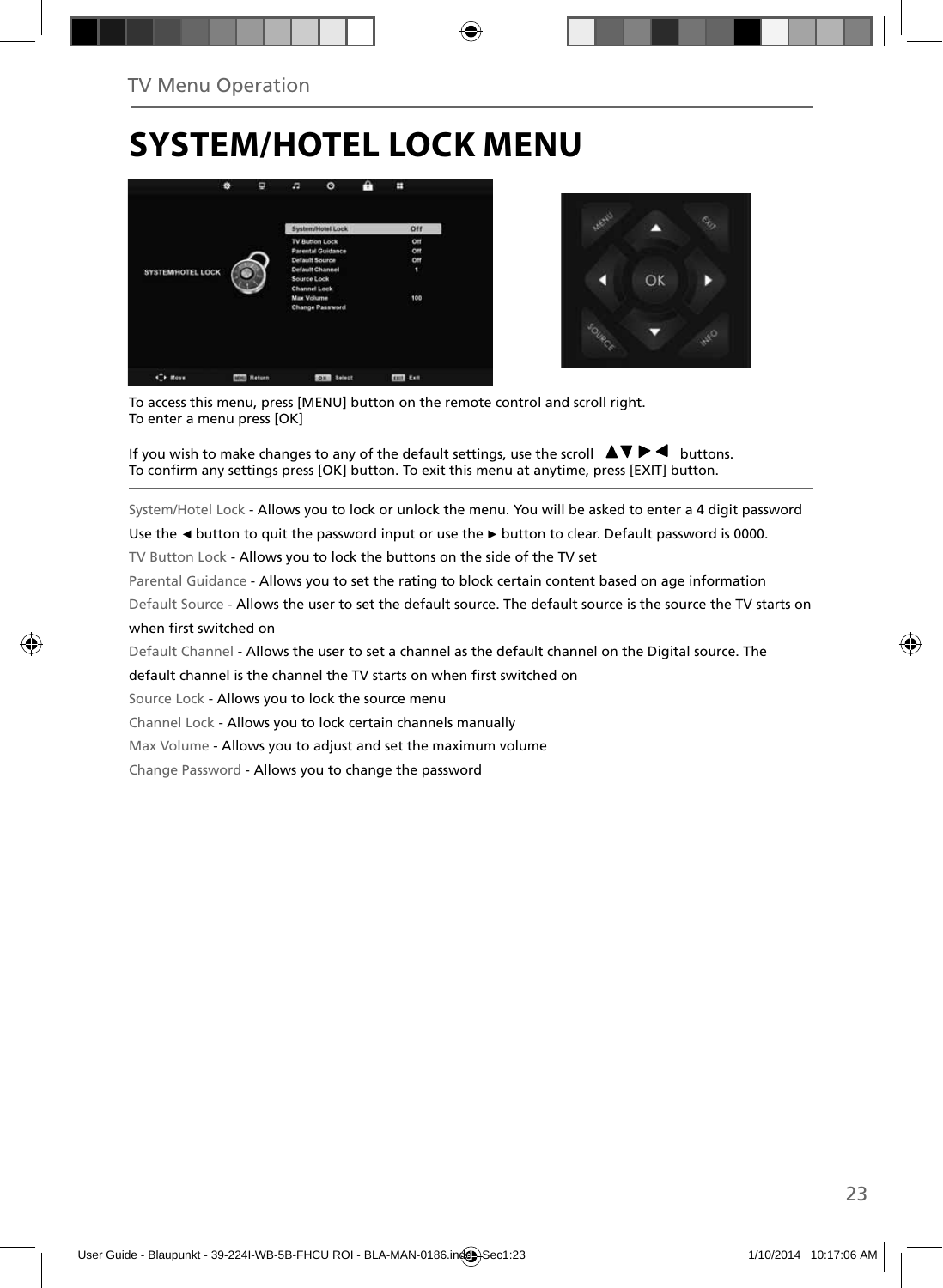## **SETUP MENU**





To access this menu, press [MENU] button on the remote control and scroll right. To enter a menu press [OK]

If you wish to make changes to any of the default settings, use the scroll  $\Delta \nabla \blacktriangleright$   $\blacktriangleleft$  buttons. To confirm any settings press [OK] button. To exit this menu at anytime, press [EXIT] button.

Language - Allows you to change the language of the menu

Audio Language - Shows the current audio language

Subtitle Language - Shows the current subtitle language

Hearing Impaired - This allows the user to turn on the Hearing Impaired function, this produces subtitles

on the screen which provide a description of what is happening during the selected program.

PVR File System - Allows you to view the format and performance of a USB key

Aspect Ratio - Within the UK the picture format varies depending on the channel/broadcast. There are a

4:3

number of different options to best meet your needs





Displays the 4:3 picture in its original size. Side bars are shown to fill the 16:9 screen

Original 16:9

Will display the picture from the broadcaster without any change



Fills the screen with a regular 16:9 signal and 4:3 picture format will be stretched to fill the screen

Zoom



The picture is the correct proportion but zoomed  $in$  to fill the screen

Stretch



Displays the 14:9 picture in the correct proportion. As a result side bars are shown on the screen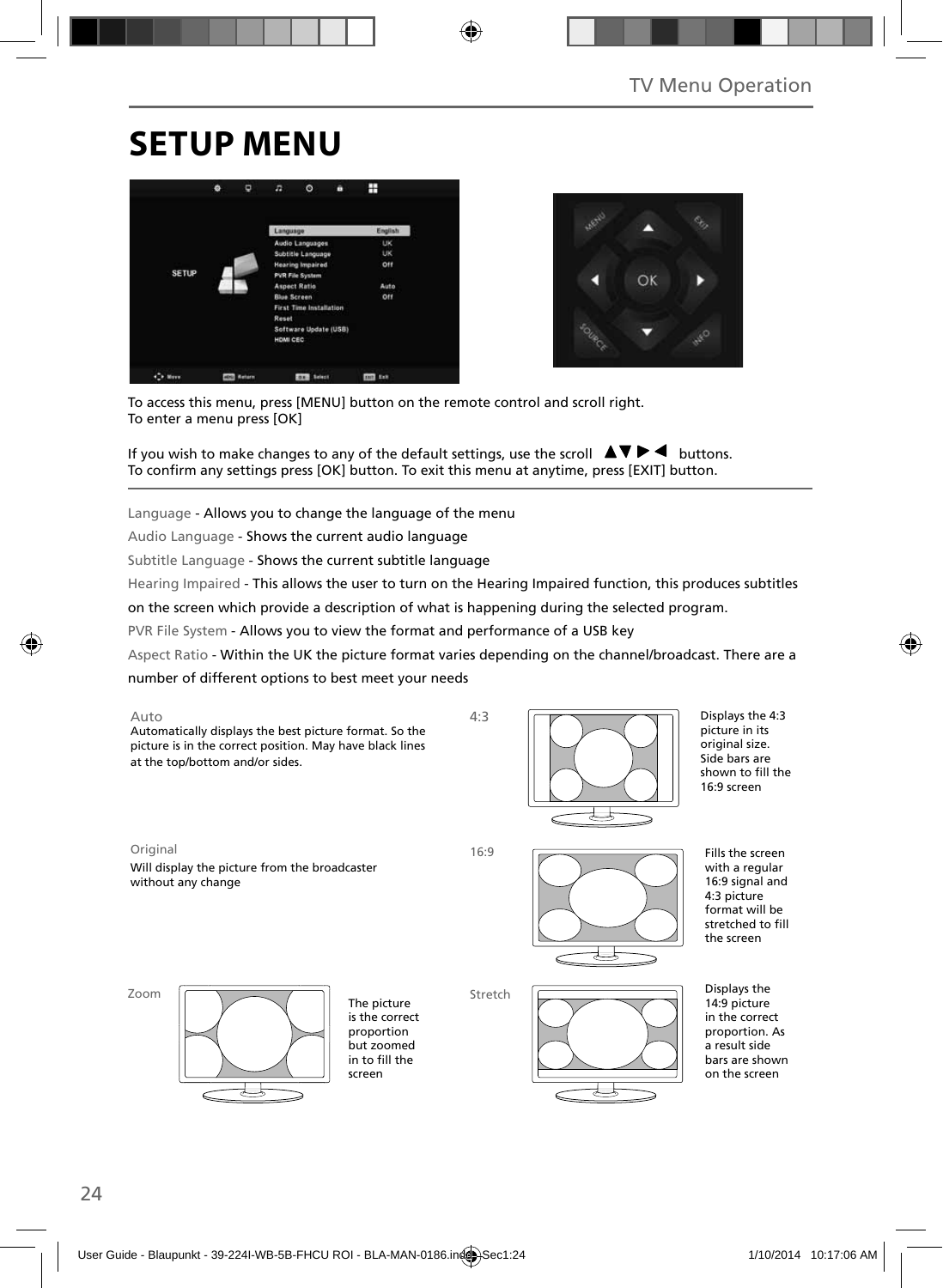## **SETUP MENU**





To access this menu, press [MENU] button on the remote control and scroll right. To enter a menu press [OK]

If you wish to make changes to any of the default settings, use the scroll  $\Delta \nabla \blacktriangleright$   $\blacktriangleleft$  buttons. To confirm any settings press [OK] button. To exit this menu at anytime, press [EXIT] button.

Blue Screen - Changes the background when there is no input between clear and a blue background (Only available on some sources)

First Time Installation - Allows you to access the First Time Installation menu and retune the TV set Reset - This resets the menus to factory settings and clears all the TV channels from the television. Software Update (USB) - From time to time we may release new firmware to improve the operation of the television (available to download). This menu lets you install the new software/firmware onto the television. Further details of how to do this will be issued with the firmware. Contact the helpline or refer to the 'product support' section of the website

HDMI CEC (Consumer Electronic Control) - Allows HDMI devices to control each other and allows the user to operate multiple devices with one remote control. (only available with compatible devices)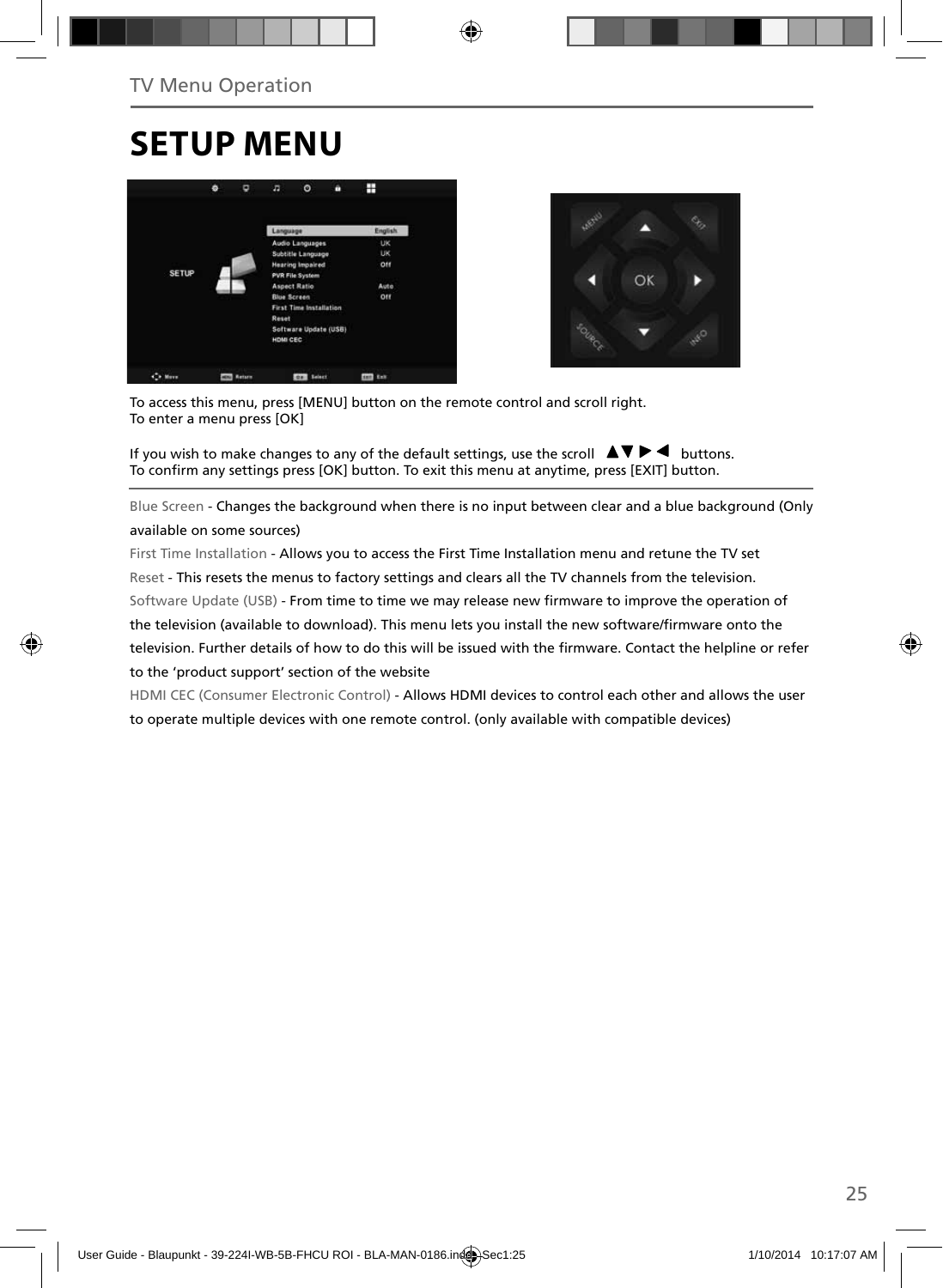# **7 DAY TV GUIDE**

TV Guide is available in Digital TV mode. It provides information about forthcoming programmes (where supported by the Digital channel). You can view the start and end time of all programmes and on all channels for the next 7 days and set reminders.

1) Press [TV GUIDE]. The following 7 Day TV Guide will appear.

| 7 Day TV GUIDE                                                                                                                                                                                                                                                                                                                                 |             |                              |                                 |  |  |  |
|------------------------------------------------------------------------------------------------------------------------------------------------------------------------------------------------------------------------------------------------------------------------------------------------------------------------------------------------|-------------|------------------------------|---------------------------------|--|--|--|
| 10 Years Younger: The Challenge<br>Season <sub>2</sub><br>Support worker Janice Cassidy's lifestyle of long working hours and a penchant for tanning<br>has taken its toll, while the stress of bringing up two daughters and heavy smoking has<br>affected interior designer Shere Morady. Surgeon Jan Stanek and the team set out to provide |             |                              |                                 |  |  |  |
|                                                                                                                                                                                                                                                                                                                                                |             |                              | 04 Aug 2010 10:42               |  |  |  |
| BBC1                                                                                                                                                                                                                                                                                                                                           | 05:00-06:00 |                              | 10 Years Younger: The Challenge |  |  |  |
| BBC <sub>2</sub>                                                                                                                                                                                                                                                                                                                               | 06:00-06:30 |                              | The Simpsons                    |  |  |  |
| ITV <sub>1</sub>                                                                                                                                                                                                                                                                                                                               | 06:30-07:00 | <b>Hollyoaks</b>             |                                 |  |  |  |
| Channel 4                                                                                                                                                                                                                                                                                                                                      | 07:00-08:00 |                              | Channel 4 News                  |  |  |  |
| five                                                                                                                                                                                                                                                                                                                                           | 08:00-09:00 |                              | How to Look Good Naked          |  |  |  |
| BBC <sub>3</sub>                                                                                                                                                                                                                                                                                                                               | 09:00-10:00 |                              | Newlyweds: The One Year Itch    |  |  |  |
| BBC4                                                                                                                                                                                                                                                                                                                                           | 10:00-11:15 |                              | <b>Big Brother</b>              |  |  |  |
| ITV <sub>2</sub>                                                                                                                                                                                                                                                                                                                               | 11:15-11:45 | The Big Bang Theory          |                                 |  |  |  |
|                                                                                                                                                                                                                                                                                                                                                | Remind      | Prev Day<br><b>D</b> Display | Next Day<br>Exit<br>EXIT        |  |  |  |

2) Navigate through the menu using  $\blacktriangle \blacktriangledown \blacktriangleright \blacktriangleleft$ 

You can now:

Set a reminder by pressing GREEN View a previous day by pressing YELLOW View the next day by pressing BLUE

3) Press [EXIT] to exit the 7 day TV Guide.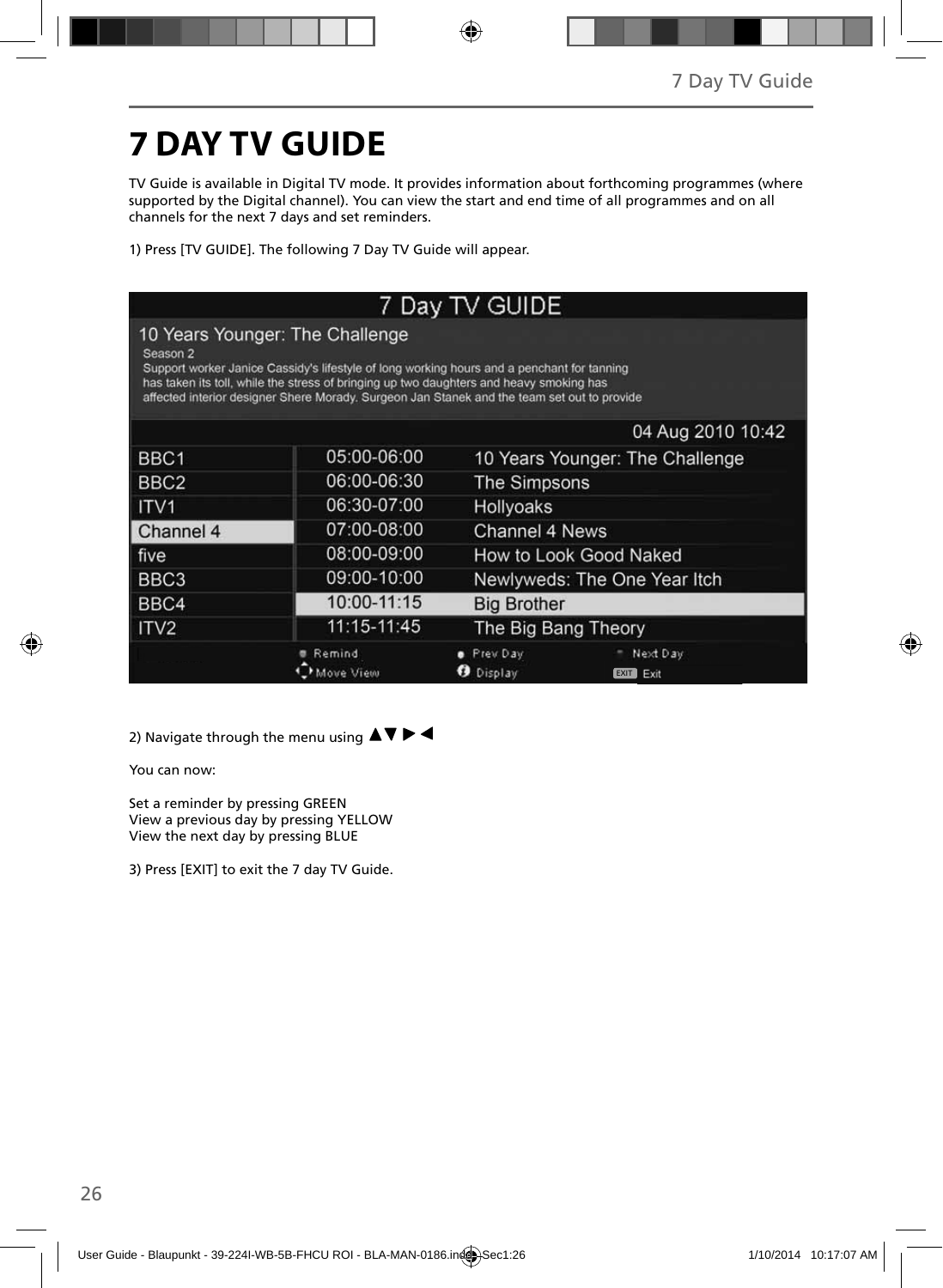## **USB MODE / MEDIA PLAYER**

USB mode offers playback of various different types of content that you have saved on your USB Memory Stick.

On switching to USB source the above menu screen will appear. The content will be divided into Photo, Music, Movie and Text based on file type.



1) You can navigate through the menus using the  $\overline{\mathsf{sr}}$   $\blacktriangleright$   $\overline{\blacktriangleleft}$  buttons. To confirm the item you wish to play/view press [OK] button.

| PHOTO |        |   | m |
|-------|--------|---|---|
|       | Return | C |   |
|       |        |   |   |

2) Select the drive you require. (If your drive only has 1 partition you will only see 1 item).



3) You can now access the item. Press OK to view. 4) While viewing you control the item using



or by pressing ( i ) and using  $\triangle \blacktriangledown \blacktriangleright \blacktriangleleft$  and (OK)



Tip: If you experience a playback issue, please ensure the files being used are the correct format (example - the picture plays but no sound) See technical specification page for compatible file types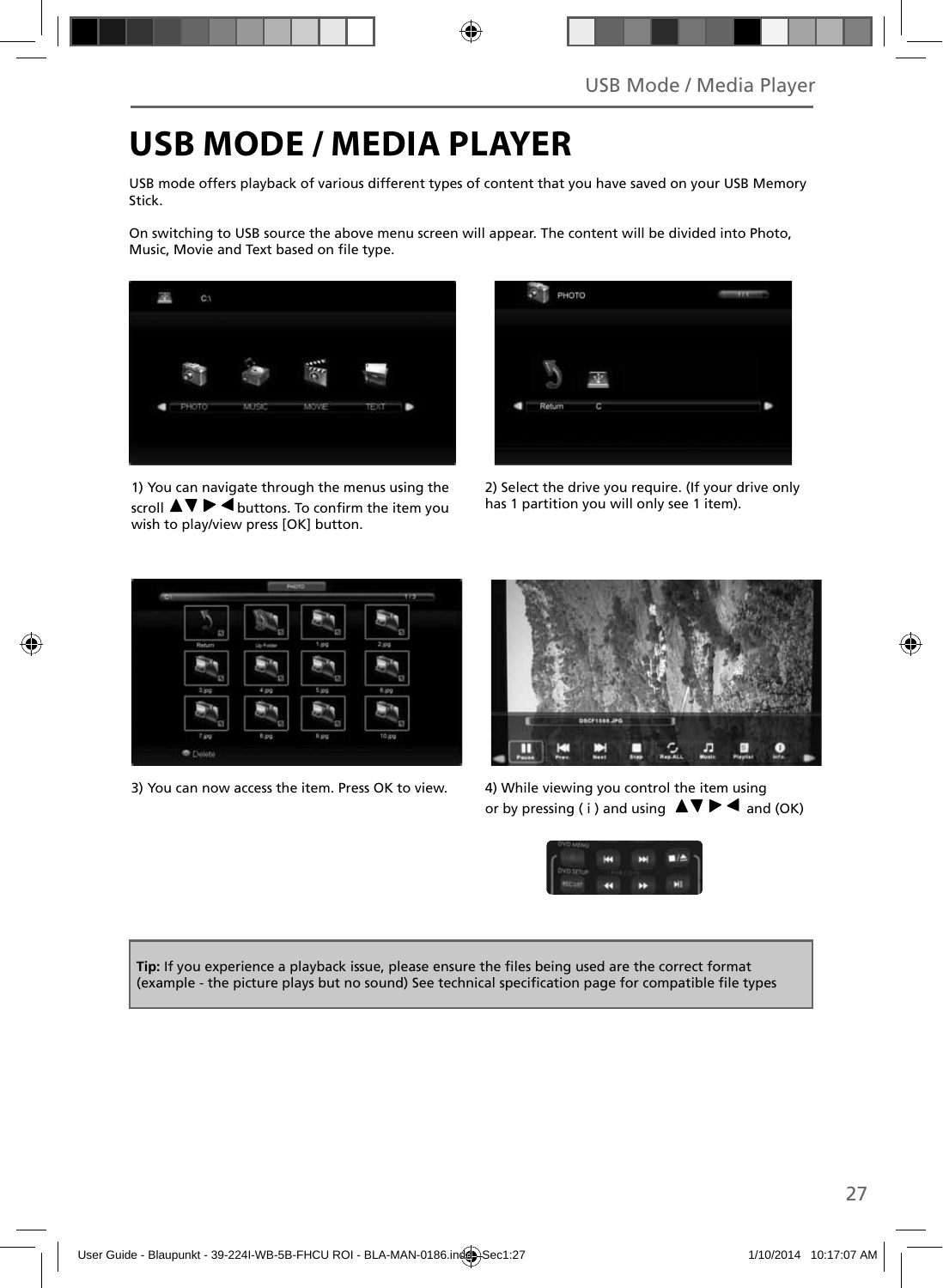### **USING YOUR TV WITH A SKY DIGITAL SET TOP BOX**

### **Option 1) Connecting your TV to your Sky box (when both the TV and Sky Box are located in the same room)**

Depending on your Sky Box & TV model, connect either by SCART or HDMI cables (available separately)

If connecting by SCART, select the 'Input source' on the TV as SCART.

If connecting by HDMI, select the 'Input source' on the TV as HDMI (if the TV has more than 1 HDMI port, ensure you select the input source to match the HDMI numbered port on the rear of the TV)

If you wish to use your Sky remote to operate the TV's functions, you will need a Sky remote control (Revision 9 or later) and you will need to programme a 4 digit code into it. See bottom of this page.

# Sky Box **SCART** or HDMI cable

#### **Option 2) Connecting your TV to your Sky box (when your Sky box is located in a different room to the TV)**

Please note, if you are adding a 'Magic Eye/TV Link' to your system so that you can use your Sky remote control to change the Sky channel in the room where the 2nd TV is located, please refer to the instructions included with the TV link/magic eye in order to ensure the RF or RF2 output on your Sky box is powered on. (The red LED light on the TV link/magic eye will light up if the RF / RF2 output is correctly set up) If you do not have the instructions that came with the TV link/magic eye, instructions on how to do it can be found on our web site.



1) To tune the TV to the Sky box, on the 2nd TV, select the 'Analogue' input source.

2) Select the channel that you wish to store the Sky box/channel on. (If you do not use channels 1-5 because you no longer have analogue terrestrial channels after digital switchover, you may choose to select channel 1 to store the Sky box/channel, if you still have and use analogue channels 1-5, you may for example decide that channel 6 is the best option for you)

3) Press the corresponding number on the remote control to select the desired analogue channel chosen as per point 2 above.

4) On the TV remote control, press Menu. Now navigate through the menus to select Manual Tuning or Analogue Manual tuning (refer to the Tuning/Channel menu section of this user guide if necessary)

5) Manually tune in the channel (usually, the Sky box is at a frequency between 800Mhz and 850Mhz) once the Sky box/channel is found, press 'OK' to store it.

If you wish to use your Sky remote to operate the TV's functions, you will need a Sky remote control (Revision 9 or later) and you will need to programme a 4 digit code into it. See below.

#### **Using a Sky Remote or a Universal Remote to operate your TV**

**Sky Remote Control** - If you wish to use your Sky remote to operate the basic functions of your TV, you need to programme a 4 digit code into it. Please note - you will need the latest Sky Revision 9 remote control as this is the only version that includes the latest software/firmware necessary to operate this model of TV. **The code required for this television is 2134.** If you wish to upgrade/replace your existing Sky remote control to the latest version, you can do so on our web site.

**Universal Remote Control** - If you wish to use a Universal remote control to operate your TV, please refer to the website for a full list of codes. (Please note we only have codes for One for All branded remote controls, if you have an alternative brand of Universal remote, please refer to the manufacturer for the code.)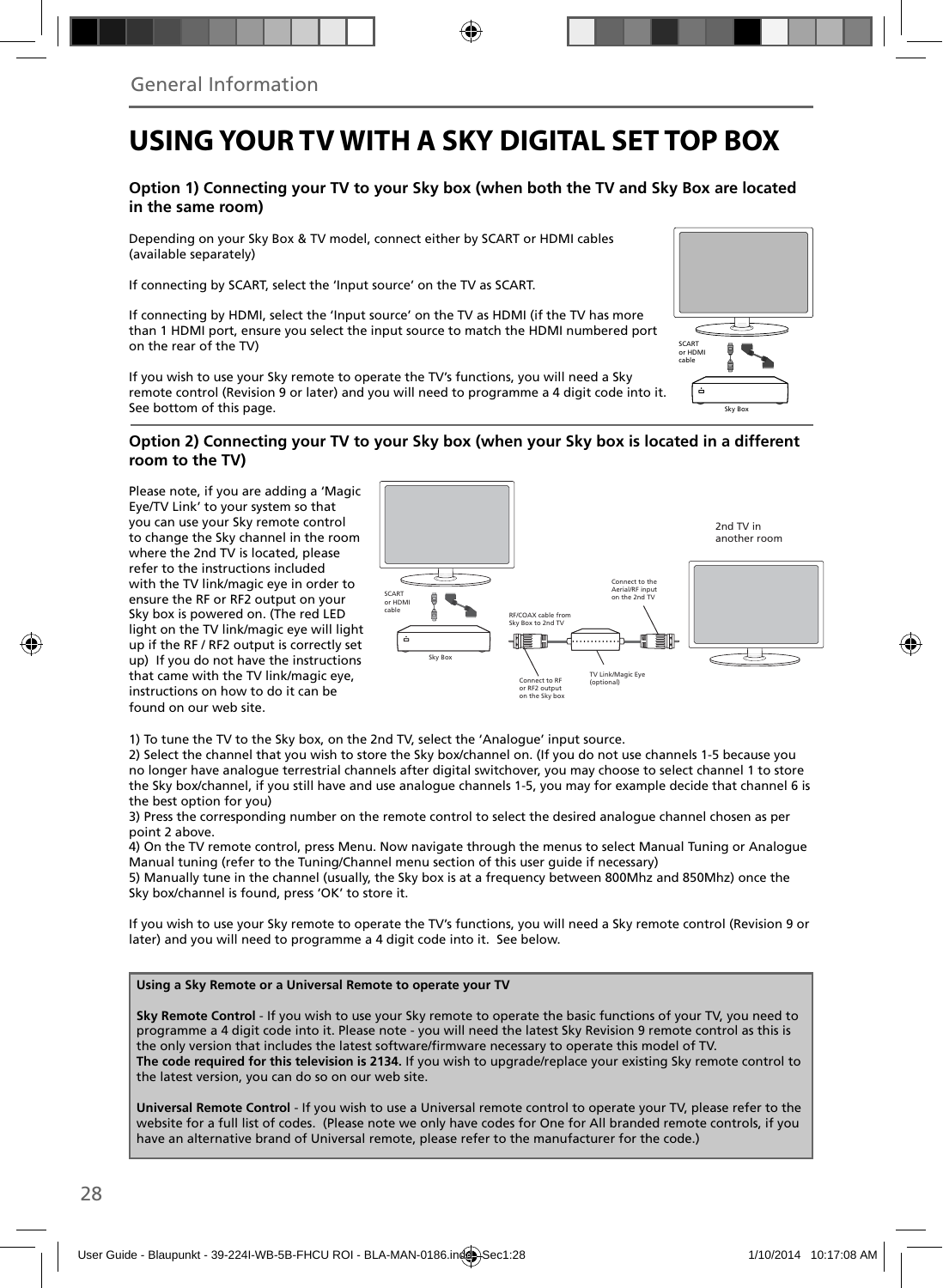## **FREQUENTLY ASKED QUESTIONS**

| General                    | I would like to have louder<br>sound by connecting<br>additional speakers                                                               | 1) Use the 3.5mm headphone output and a 3.5mm to phono cable<br>(available separately) to connect to an amplifier/surround sound system.<br>Please note this will deactivate the TV's built in speakers.<br>2) Connect a COAX cable from the TV's COAX output to your<br>amplifier/surround systems COAX input.                                                                                                                                                                                                                                                                                                                      |  |
|----------------------------|-----------------------------------------------------------------------------------------------------------------------------------------|--------------------------------------------------------------------------------------------------------------------------------------------------------------------------------------------------------------------------------------------------------------------------------------------------------------------------------------------------------------------------------------------------------------------------------------------------------------------------------------------------------------------------------------------------------------------------------------------------------------------------------------|--|
| General                    | Why are some options in<br>the menu unavailable and<br>greyed out                                                                       | Some options are only available in certain sources, i.e. HDMI. They are<br>unavailable in the other sources where they have no affect.                                                                                                                                                                                                                                                                                                                                                                                                                                                                                               |  |
| General                    | Can I stop my TV automatically<br>turning off after 4hrs?                                                                               | Yes, in the time settings menu, scroll down to Auto standby and select<br>OFF.                                                                                                                                                                                                                                                                                                                                                                                                                                                                                                                                                       |  |
| TV                         | I have tuned in Digital TV<br>but I am not receiving any<br>or all of the channels and/<br>or the channels I receive are<br>breaking up | 1) Check you are in an area that can receive Freeview/Saorview<br>Visit www.freeview.co.uk or www.Saorview.ie<br>2) Check you are using an aerial that is able to receive a good digital<br>signal. In most cases, you will need an outdoor digital hi-gain/wideband<br>aerial. In areas that have excellent digital coverage, you may be able<br>to use a loft type aerial but it is highly likely that you will also need to<br>connect a booster between the back of the TV and the TV aerial wall<br>socket. Unfortunately, to receive a good enough digital signal, it is not<br>possible to use a portable/indoor type aerial. |  |
| TV                         | I have re-tuned my television<br>but when I switch it off it is<br>not storing the channels                                             | Complete a first time installation, please refer to the set-up menu section<br>of the manual of how to do this.                                                                                                                                                                                                                                                                                                                                                                                                                                                                                                                      |  |
| <b>VCR/DVD</b><br>Recorder | I have connected the TV to<br>my VCR or DVD Recorder via<br>SCART but it is not recording                                               | In addition to connecting via SCART, you should connect the aerial cable<br>from the wall socket to your VCR/DVD Recorder and another aerial cable<br>from the VCR/DVD Recorder to the TV.                                                                                                                                                                                                                                                                                                                                                                                                                                           |  |
| <b>Game Consoles</b>       | I have connected my PS3 to<br>the TV via HDMI, but I am<br>not receiving any pictures or<br>sound on my Television                      | 1) Ensure the TVs source is on HDMI.<br>2) Check your settings on your PS3 are as per the PS3 instruction manual.                                                                                                                                                                                                                                                                                                                                                                                                                                                                                                                    |  |
| <b>Game Consoles</b>       | I have connected my<br>Xbox 360 to the TV via<br>Component Cables (Red.<br>Green & Blue) but I am not<br>receiving any sound            | Component cables only provide HD Pictures. For the sound you will need<br>to connect the Red & White audio cables on the Xbox to the Red & White<br>phono inputs on the rear of the TV. Please refer to the 'Connections'<br>pages.                                                                                                                                                                                                                                                                                                                                                                                                  |  |
| USB Mode                   | I have inserted a USB<br>Memory Key, but the TV<br>does not recognise it                                                                | Ensure the USB Memory Key is formatted to type FAT32.                                                                                                                                                                                                                                                                                                                                                                                                                                                                                                                                                                                |  |
| USB Mode                   | Using a USB portable hard<br>drive / larger than 32GB                                                                                   | If you wish to use a portable hard drive larger than 32GB, please note<br>that it must be formatted to the FAT32 file system in order to operate on<br>this TV. Windows XP/Vista computers are only capable of formatting up<br>to 32GB, therefore, you will need a software programme/utility to format<br>larger hard drives. Please refer to the web site for more information.                                                                                                                                                                                                                                                   |  |
| System Lock                | I have changed the password<br>on the television and now<br>forgotten it                                                                | There is a master password of 4711, to gain access to the TV menu and<br>reset the normal password.                                                                                                                                                                                                                                                                                                                                                                                                                                                                                                                                  |  |

Supplier may change TV Software and On Screen Graphics without warning during production